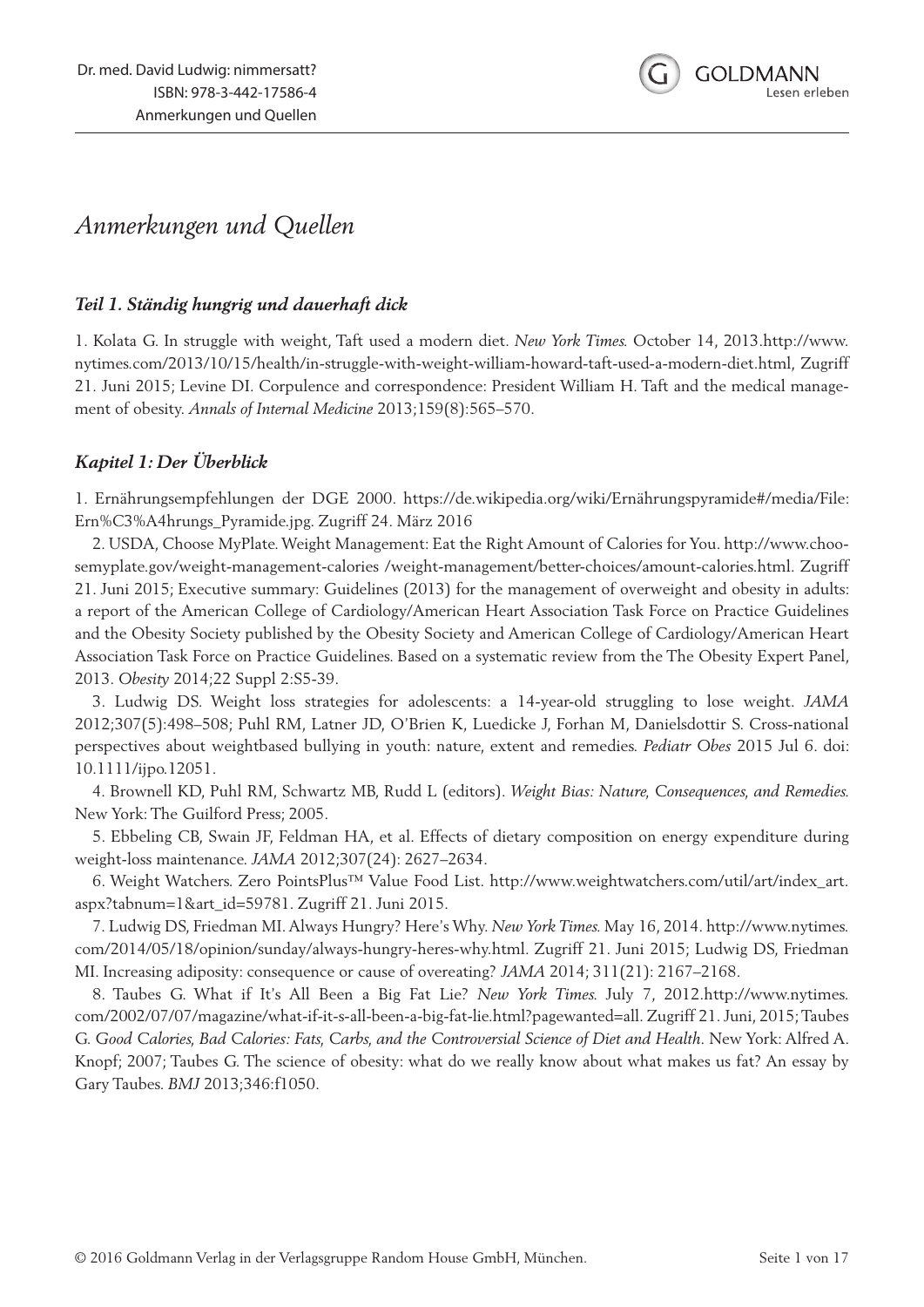## *Kapitel 2: Das Problem*

1. USDA, Choose MyPlate. Weight Management: *Eat the Right Amount of Calories for You*. http://www.choosemyplate.gov/weight-management-calories/weight-management/better-choices/amount-calories.html. Zugriff 21. Juni 2015; siehe auch: DGE Diätetik kompakt. DGE Bonn, 2014:34–35. http://assets.dge.de/epaper/dkompakt/mobile.html#/page/36; Zugriff 25. November 2015.

2. Hall KD, Sacks G, Chandramohan D, et al. Quantification of the effect of energy imbalance on bodyweight. *Lancet* 2011;378(9793):826–837.

3. Hill JO, Prentice AM. Sugar and body weight regulation. *AJCN* 1995;62 (1 Suppl): 264S-273S; discussion 273S-274S.

4. Willett WC, Leibel RL. Dietary fat is not a major determinant of body fat. *AJCN* 2002;113 Suppl 9B:47S-59S; Ludwig DS. Dietary glycemic index and obesity. *Journal of Nutrition.* 2000;130(2S Suppl):280S-283S; Taubes G. Nutrition. The soft science of dietary fat. *Science* 2001;291(5513):2536–2545.

5. Design of the Women's Health Initiative clinical trial and observational study. The Women's Health Initiative Study Group. *Controlled Clinical Trials* 1998;19(1):61-109; Thaul S, Hotra D (editors). Institute of Medicine (US) Committee to Review the NIH Women's Health Initiative. An Assessment of the NIH Women's Health Initiative. Washington DC: National Academies Press; 1993. http://www.ncbi.nlm.nih.gov/books/NBK236518/.

6. McCambridge J, Witton J, Elbourne DR. Systematic review of the Hawthorne effect: new concepts are needed to study research participation effects. *Journal of Clinical Epidemiology* 2014;67(3):267–277.

7. Howard BV, Manson JE, Stefanick ML, et al. Low-fat dietary pattern and weight change over 7 years: the Women's Health Initiative Dietary Modification Trial. *JAMA* 2006;295(1):39-49.

8. Beresford SA, Johnson KC, Ritenbaugh C, et al. Low-fat dietary pattern and risk of colorectal cancer: the Women's Health Initiative Randomized Controlled Dietary Modification Trial. *JAMA* 2006;295(6):643–654; Howard BV, Van Horn L, Hsia J, et al. Low-fat dietary pattern and risk of cardiovascular disease: the Women's Health Initiative Randomized Controlled Dietary Modification Trial. *JAMA* 2006;295(6):655–666; Prentice RL, Caan B, Chlebowski RT, et al. Lowfat dietary pattern and risk of invasive breast cancer: the Women's Health Initiative Randomized Controlled Dietary Modification Trial. *JAMA* 2006;295(6):629–642; Tinker LF, Bonds DE, Margolis KL, et al. Low-fat dietary pattern and risk of treated diabetes mellitus in postmenopausal women: the Women's Health Initiative randomized controlled dietary modification trial. *Archives of Internal Medicine* 2008;168(14):1500–1511; Noakes TD. The Women's Health Initiative Randomized Controlled Dietary Modification Trial: an inconvenient finding and the diet-heart hypothesis. *South African Medical Journal* 2013;103(11):824–825.

9. Bueno NB, de Melo IS, de Oliveira SL, da Rocha Ataide T. Very-low-carbohydrate ketogenic diet v. lowfat diet for long-term weight loss: a meta-analysis of randomised controlled trials. *The British Journal of Nutrition* 2013;110(7):1178–1187; Nordmann AJ, Suter-Zimmermann K, Bucher HC, et al. Meta-analysis comparing Mediterranean to low-fat diets for modification of cardiovascular risk factors. *The American Journal of Medicine*  2011;124(9):841–851.

10. Atlantis E, Barnes EH, Singh MA. Efficacy of exercise for treating overweight in children and adolescents: a systematic review. *International Journal of Obesity* 2006;30(7):1027–1040; Boule NG, Haddad E, Kenny GP, Wells GA, Sigal RJ. Effects of exercise on glycemic control and body mass in type 2 diabetes mellitus: a metaanalysis of controlled clinical trials. *JAMA* 2001;286(10):1218–1227; Harris KC, Kuramoto LK, Schulzer M, Retallack JE. Effect of school-based physical activity interventions on body mass index in children: a meta-analysis. *Canadian Medical Association Journal* 2009;180(7):719–726; Thorogood A, Mottillo S, Shimony A, et al. Isolated aerobic exercise and weight loss: a systematic review and meta-analysis of randomized controlled trials. *American Journal of Medicine* 2011;124(8):747–755; Shaw K, Gennat H, O'Rourke P, Del Mar C. Exercise for overweight or obesity. *The Cochrane Database of Systematic Reviews.* 2006(4):CD003817.

11. Melanson EL, Keadle SK, Donnelly JE, Braun B, King NA. Resistance to exercise-induced weight loss: com-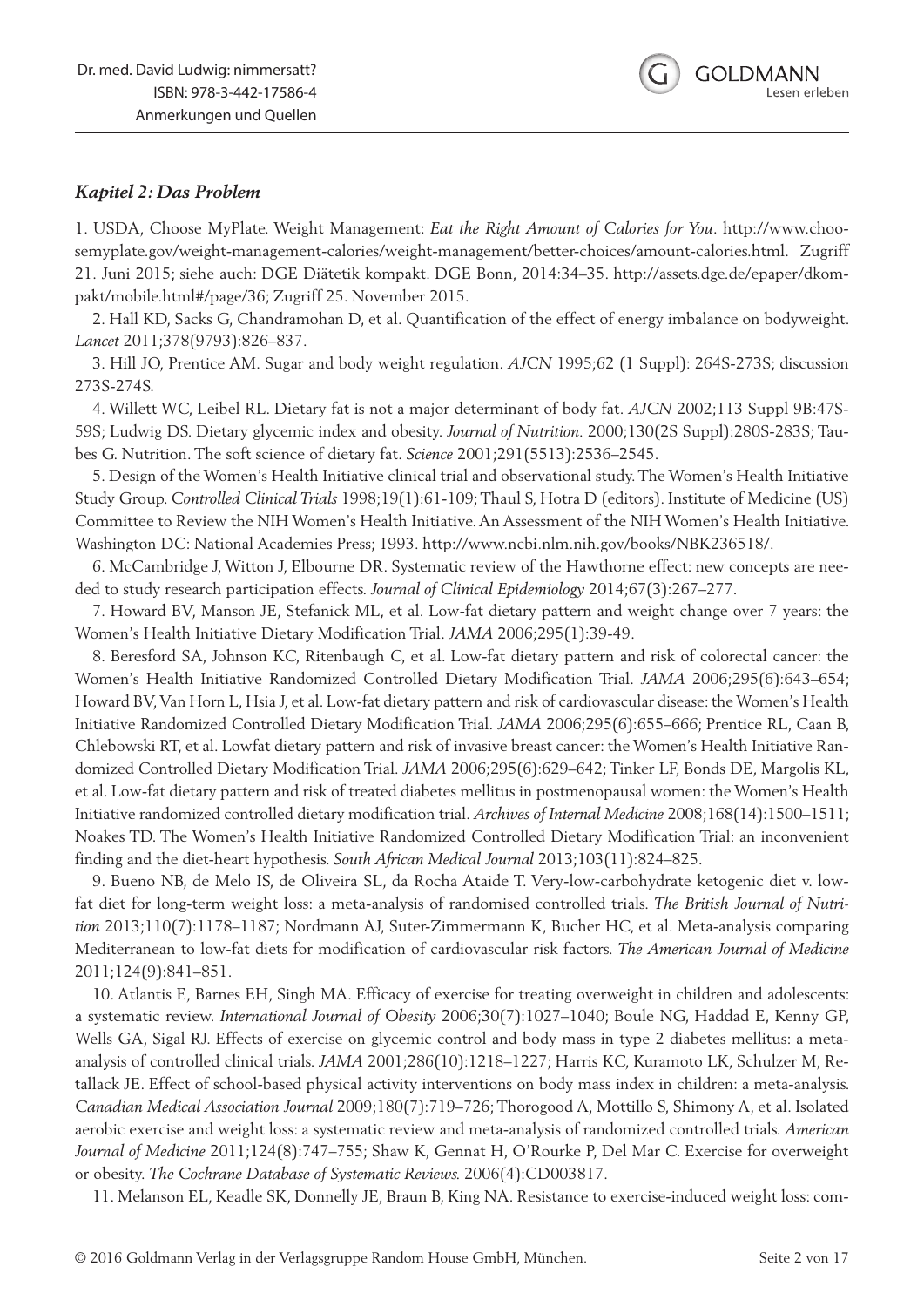pensatory behavioral adaptations. *Medicine and Science in Sports and Exercise* 2013;45(8):1600–1609; Taubes G. The scientist and the stairmaster: why most of us believe that exercise makes us thinner – and why we're wrong. *New York Magazine* Sept 24, 2007. http://nymag.com/news/sports/38001/. Zugriff 21. Juni 2015.

12. Melanson EL, Keadle SK, Donnelly JE, Braun B, King NA. Resistance to exercise-induced weight loss: compensatory behavioral adaptations. *Medicine and Science in Sports and Exercise* 2013;45(8):1600–1609; Taubes G. The scientist and the stairmaster: why most of us believe that exercise makes us thinner – and why we're wrong. *New York Magazine* Sept 24, 2007. http://nymag.com/news/sports/38001/. Zugriff 21. Juni 2015; Thomas BM, Miller Jr. AT. Adaptations to forced exercise in the rat. *American Journal of Physiology* 1958;193(2): 350- 354; Hu K, Ivanov P, Chen Z, Hilton MF, Stanley HE, Shea SA. Non-random fluctuations and multi-scale dynamics regulation of human activity. *Physica A* 2004;337(1-2):307–318; Ridgers ND, Timperio A, Cerin E, Salmon J. Compensation of physical activity and sedentary time in primary school children. *Med Sci Sports Exerc* 2014;46(8):1564-9.

13. Thivel D, Aucouturier J, Metz L, Morio B, Duche P. Is there spontaneous energy expenditure compensation in response to intensive exercise in obese youth? *Pediatric obesity* 2014;9(2):147–154.

14. Hjorth MF, Chaput JP, Ritz C, et al. Fatness predicts decreased physical activity and increased sedentary time, but not vice versa: support from a longitudinal study in 8- to 11-year-old children. *International Journal of Obesity* 2014;38(7):959- 965; Richmond RC, Davey Smith G, Ness AR, den Hoed M, McMahon G, Timpson NJ. Assessing causality in the association between child adiposity and physical activity levels: a Mendelian randomization analysis. *PLoS Medicine* 2014;11(3):e1001618.

15. Levian C, Ruiz E, Yang X. The pathogenesis of obesity from a genomic and systems biology perspective. *The Yale Journal of Biology and Medicine* 2014; 87(2):113–126.

16. Farooqi IS, Jebb SA, Langmack G, et al. Effects of recombinant leptin therapy in a child with congenital leptin deficiency. *NEJM* 1999;341(12):879–884.

17. Kessler, David. *Das Ende des großen Fressens. Wie die Nahrungsmittelindustrie Sie zu übermäßigem Essen verleitet.* Aus dem Amerikanischen von Imke Brodersen. Wilhelm Goldmann Verlag, München 2011.

18. Sclafani A. Carbohydrate-induced hyperphagia and obesity in the rat: effects of saccharide type, form, and taste. *Neuroscience and Biobehavioral Reviews* 1987;11(2):155–162; Stubbs RJ, Whybrow S. Energy density, diet composition and palatability: influences on overall food energy intake in humans. *Physiology & Behavior*  2004;81(5):755–764.

19. Esposito K, Kastorini CM, Panagiotakos DB, Giugliano D. Mediterranean diet and weight loss: meta-analysis of randomized controlled trials. *Metabolic Syndrome and Related Disorders* 2011;9(1):1-12; Pereira MA, Kartashov AI, Ebbeling CB, et al. Fast-food habits, weight gain, and insulin resistance (the CARDIA study): 15-year prospective analysis. *Lancet* 2005;365(9453):36-42.

20. Bray GA. Obesity Has Always Been with Us: An Historical Introduction. In: Bray GA, Bouchard C (editors). *Handbook of Obesity – Volume 1: Epidemiology, Etiology, and Physiopathology*. 3rd edition. Boca Raton: CRC Press; 2014.

21. Roehling MV, Roehling PV., Odland LM. Investigating the Validity of Stereotypes About Overweight Employees: The Relationship Between Body Weight and Normal Personality Traits. *Group & Organization Management* 2008; 33(4): 392–424.

22. Flegal KM, Carroll MD, Ogden CL, Johnson CL. Prevalence and trends in obesity among US adults, 1999– 2000. *JAMA* 2002;288(14):1723–1727.

23. Ogden CL, Carroll MD, Kit BK, Flegal KM. Prevalence of childhood and adult obesity in the United States, 2011–2012. *JAMA* 2014;311(8):806–814.

24. Ludwig DS. Childhood obesity – the shape of things to come. *NEJM* 2007;357(23):2325–2327; Ludwig DS. Weight loss strategies for adolescents: a 14-year-old struggling to lose weight. *JAMA* 2012;307(5):498–508.

25. Nationale Verzehrsstudie II, hg. v. Bundesministerium für Ernährung, Landwirtschaft und Verbraucherschutz. http://www.bmel.de/DE/Ernaehrung/GesundeErnaehrung/\_Texte/NationaleVerzehrsstudie\_Zusammenfassung.html. Zugriff 31.03.2016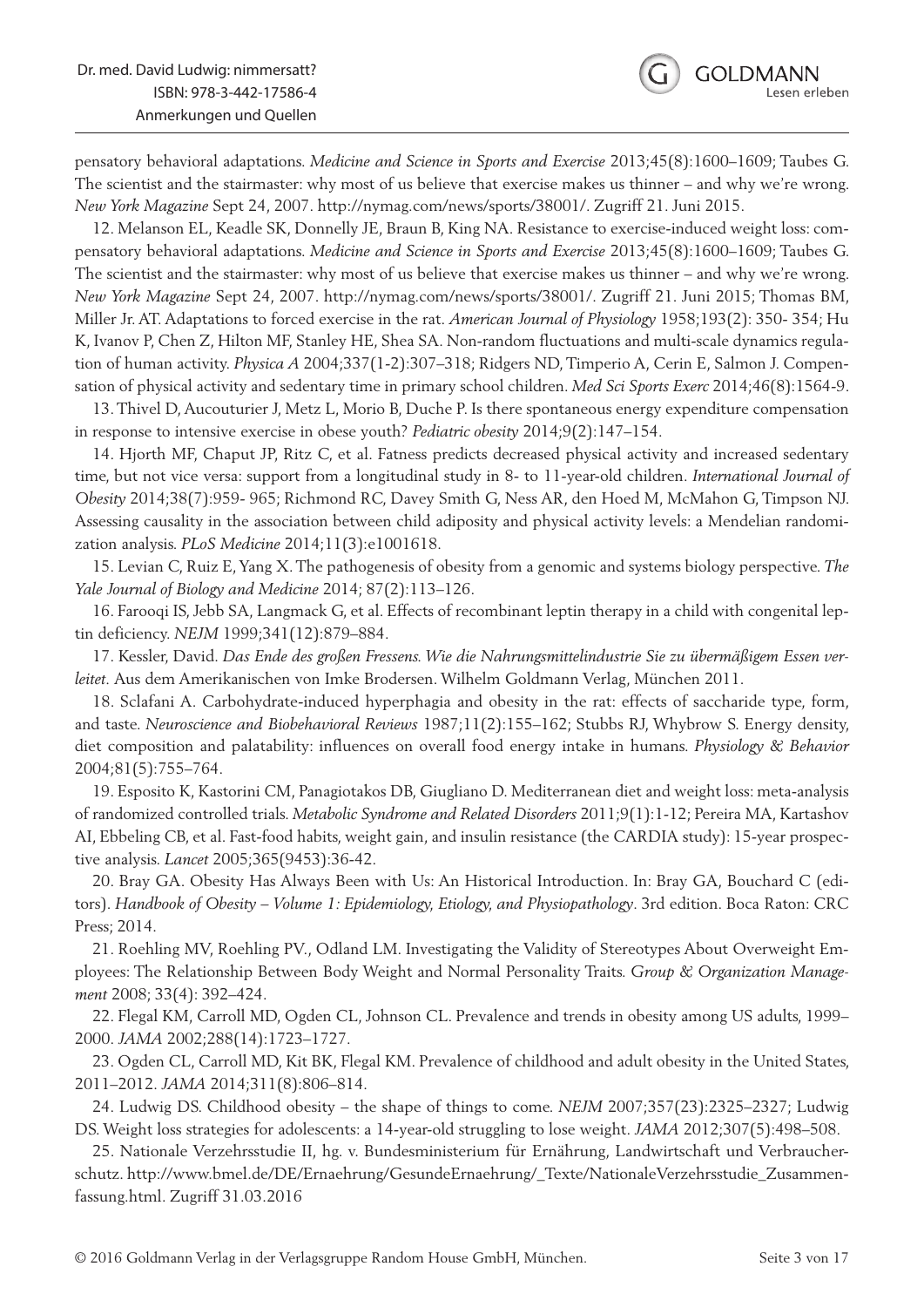26. Österreichischer Ernährungsbericht 2012, hg. v. Bundesministerium für Gesundheit. http://www.bmg.gv.at/ cms/home/attachments/4/5/3/CH1048/CMS1348749794860/oeb12.pdf. Zugriff 31.03.2016

27. Statistik des Bundesamtes für Gesundheit BAG der Schweiz. http://www.bag.admin.ch/themen/ernaehrung\_bewegung/05207/05218/?lang=de. Zugriff 31.03.2016

28. Centers for Disease Control and Prevention. *National Diabetes Statistics Report*, 2014. http://www.cdc.gov/ diabetes/pubs/statsreport14/national-diabetes-report-web.pdf. Zugriff 21. Juni 2015.

29. Williams CD, Stengel J, Asike MI, et al. Prevalence of nonalcoholic fatty liver disease and nonalcoholic steatohepatitis among a largely middle-aged population utilizing ultrasound and liver biopsy: a prospective study. *Gastroenterology* 2011;140(1):124–131.

30. Gesundheitsberichterstattung des Bundes, hg. v. Robert-Koch-Institut. http://www.rki.de/DE/Content/Gesundheitsmonitoring/Gesundheitsberichterstattung/GBEDownloadsK/2011\_3\_diabetes.html. Zugriff 31.03.2016

31. Österreichischer Diabetesbericht, hg. v. Bundesministerium für Gesundheit. http://www.oedg.org/pdf/ diabetesbericht\_2013.pdf. Zugriff 31.03.2016

32. Bundesamt für Statistik der Schweiz. http://www.bfs.admin.ch/bfs/portal/de/index/themen/14/02/01/ key/02/03.html. Zugriff 31.03.2016

33. Ludwig DS. Weight loss strategies for adolescents: a 14-year-old struggling to lose weight. *JAMA*  2012;307(5):498–508.

34. Levin BE, Govek E. Gestational obesity accentuates obesity in obesityprone progeny. *American Journal of Physiology* 1998;275(4 Pt 2):R1374–1379.

35. Ludwig DS, Currie J. The association between pregnancy weight gain and birthweight: a within-family comparison. *Lancet* 2010;376(9745):984–990; Ludwig DS, Rouse HL, Currie J. Pregnancy weight gain and childhood body weight: a within-family comparison. *PLoS Medicine* 2013;10(10):e1001521.

36. Olshansky SJ, Passaro DJ, Hershow RC, et al. A potential decline in life expectancy in the United States in the 21st century. *NEJM* 2005;352(11):1138–1145.

37. Centers for Disease Control and Prevention. Estimated county-level prevalence of diabetes and obesity – United States, 2007. *MMWR* 2009;58(45):1259- 1263; Ezzati M, Friedman AB, Kulkarni SC, Murray CJ. The reversal of fortunes: trends in county mortality and cross-county mortality disparities in the United States. *PLoS Medicine* 2008;5(4):e66; Kulkarni SC, Levin-Rector A, Ezzati M, Murray CJ. Falling behind: life expectancy in US counties from 2000 to 2007 in an international context. *Population Health Metrics* 2011;9(1):16 doi: 10.1186/1478–7954-9-16.

38. Cawley J, Meyerhoefer C. The medical care costs of obesity: an instrumental variables approach. *Journal of Health Economics* 2012;31(1):219–230.

39. UnitedHealth, Center for Health Reform & Modernization. *The United States of Diabetes: Challenges and Opportunities in the Decade Ahead.* Working Paper 5, 2010. http://www.unitedhealthgroup.com/~/media/UHG/ PDF/2010/UNH-Working-Paper-5-Fact-Sheet.ashx?la=en. Zugriff 21. Juni 2015.

#### *Kapitel 3: Die Fakten*

1. What causes obesity? *JAMA* 1924;83(13):1003.

2. Stunkard A, Mc L-HM. The results of treatment for obesity: a review of the literature and report of a series. *Archives of Internal Medicine* 1959;103(1):79-85.

3. Methods for voluntary weight loss and control. NIH Technology Assessment Conference Panel. Consensus Development Conference, 30 March to 1 April 1992. *Annals of Internal Medicine* 1993;119(7 Pt 2):764–770.

4. Kraschnewski JL, Boan J, Esposito J, et al. Long-term weight loss maintenance in the United States. *International Journal of Obesity* 2010;34(11):1644–1654; Fildes A, Charlton J, Rudisill C, Littlejohns P, Prevost AT, Gulliford MC. Probability of an obese person attaining normal body weight: cohort study using electronic health records. *Am J Public Health* 2015;105(9):e54-9.

**GOI DMANN** 

esen erleben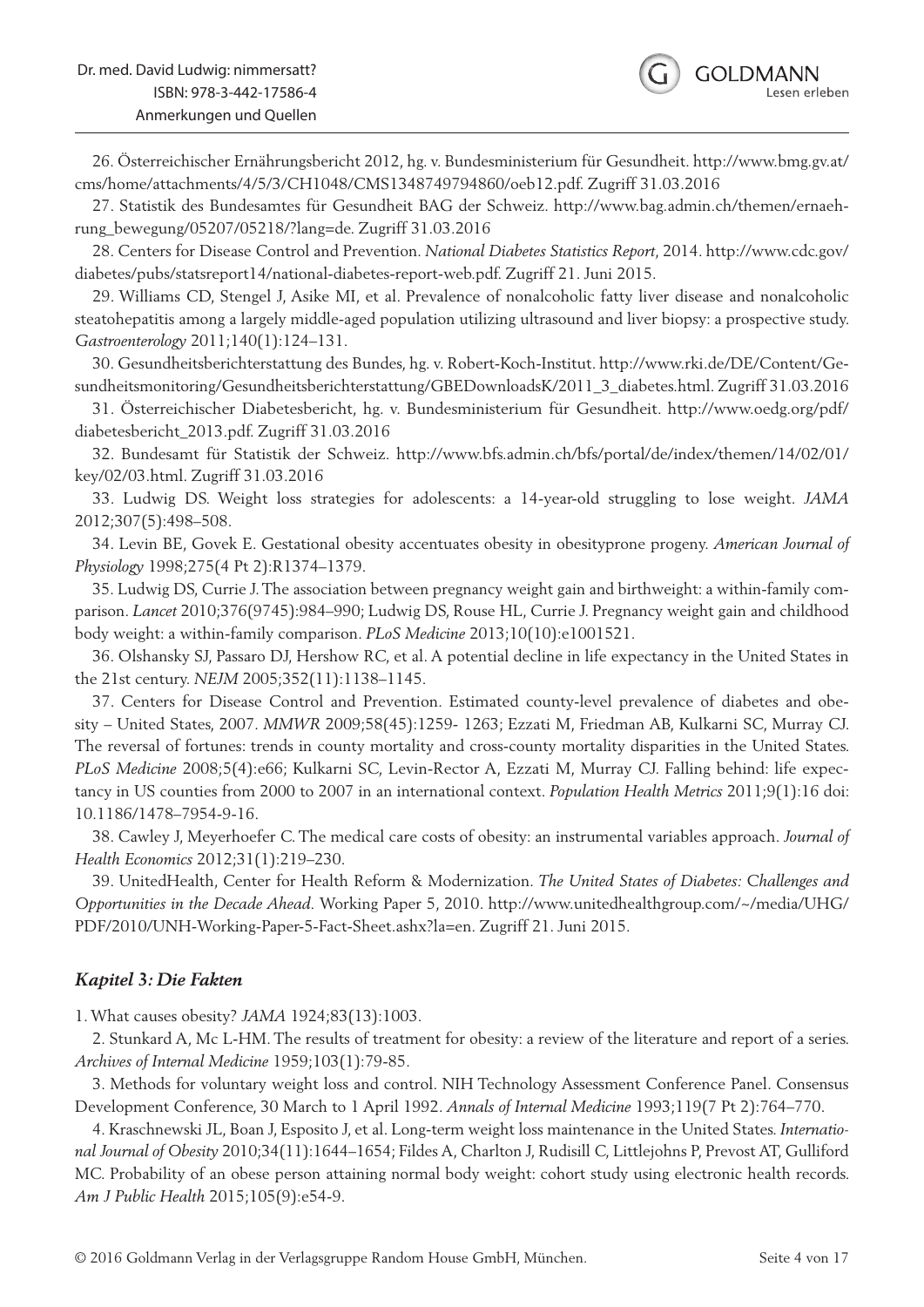6. Kissileff HR, Thornton JC, Torres MI, et al. Leptin reverses declines in satiation in weight-reduced obese humans. *AJCN* 2012;95(2):309–317; Leibel RL, Rosenbaum M, Hirsch J. Changes in energy expenditure resulting from altered body weight. *NEJM* 1995;332(10):621–628.

7. Leibel RL, Rosenbaum M, Hirsch J. Changes in energy expenditure resulting from altered body weight. *NEJM* 1995;332(10):621–628; Norgan NG, Durnin JV. The effect of 6 weeks of overfeeding on the body weight, body composition, and energy metabolism of young men. *AJCN* 1980;33(5):978–988; Roberts SB, Young VR, Fuss P, et al. Energy expenditure and subsequent nutrient intakes in overfed young men. *American Journal of Physiology* 1990;259(3 Pt 2):R461–469; Sims EA, Goldman RF, Gluck CM, Horton ES, Kelleher PC, Rowe DW. Experimental obesity in man. *Transactions of the Association of American Physicians* 1968; 81:153–170.

8. Ludwig DS, Friedman MI. Increasing adiposity: consequence or cause of overeating? *JAMA* 2014; 311(21):2167–2168.

9. Cusin I, Rohner-Jeanrenaud F, Terrettaz J, Jeanrenaud B. Hyperinsulinemia and its impact on obesity and insulin resistance. *International Journal of Obesity and Related Metabolic Disorders* 1992;16 Suppl 4:S1-11; Torbay N, Bracco EF, Geliebter A, Stewart IM, Hashim SA. Insulin increases body fat despite control of food intake and physical activity. *American Journal of Physiology* 1985;248(1 Pt 2): R120–124.

10. Mehran AE, Templeman NM, Brigidi GS, et al. Hyperinsulinemia drives diet-induced obesity independently of brain insulin production. *Cell Metabolism* 2012;16(6):723–737.

11. Le Stunff C, Fallin D, Schork NJ, Bougneres P. The insulin gene VNTR is associated with fasting insulin levels and development of juvenile obesity. *Nature Genetics* 2000;26(4):444–446; Sigal RJ, El-Hashimy M, Martin BC, Soeldner JS, Krolewski AS, Warram JH. Acute postchallenge hyperinsulinemia predicts weight gain: a prospective study. *Diabetes* 1997;46(6):1025–1029.

12. Hansen JB, Arkhammar PO, Bodvarsdottir TB, Wahl P. Inhibition of insulin secretion as a new drug target in the treatment of metabolic disorders. *Current Medicinal Chemistry* 2004;11(12):1595–1615; Mitri J, Hamdy O. Diabetes medications and body weight. *Expert Opinion on Drug Safety* 2009;8(5):573–584.

13. Ludwig DS, Friedman MI. Increasing adiposity: consequence or cause of overeating? *JAMA* 2014;311(21): 2167–2168; Ludwig DS. The glycemic index: physiological mechanisms relating to obesity, diabetes, and cardiovascular disease. *JAMA* 2002;287(18):2414–2423.

14. Ludwig DS, Majzoub JA, Al-Zahrani A, Dallal GE, Blanco I, Roberts SB. High glycemic index foods, overeating, and obesity. *Pediatrics* 1999;103(3):E26.

15. Ludwig DS. The glycemic index: physiological mechanisms relating to obesity, diabetes, and cardiovascular disease. *JAMA* 2002;287(18):2414–2423; Campfield LA, Smith FJ, Rosenbaum M, Hirsch J. Human eating: evidence for a physiological basis using a modified paradigm. *Neuroscience and Biobehavioral Reviews* 1996;20(1):133– 137; Page KA, Seo D, Belfort-DeAguiar R, et al. Circulating glucose levels modulate neural control of desire for high-calorie foods in humans. *The Journal of Clinical Investigation* 2011;121(10):4161–4169; Pittas AG, Hariharan R, Stark PC, Hajduk CL, Greenberg AS, Roberts SB. Interstitial glucose level is a significant predictor of energy intake in free-living women with healthy body weight. *The Journal of Nutrition* 2005;135(5):1070–1074.

16. Ludwig DS. The glycemic index: physiological mechanisms relating to obesity, diabetes, and cardiovascular disease. *JAMA* 2002;287(18):2414–2423; Ludwig DS. Dietary glycemic index and obesity. *The Journal of Nutrition* 2000;130(2S Suppl) :280S-283S; Ludwig DS. Clinical update: the low-glycaemic-index diet. *Lancet*  2007;369(9565):890–892.

17. Lennerz BS, Alsop DC, Holsen LM, et al. Effects of dietary glycemic index on brain regions related to reward and craving in men. *AJCN* 2013;98(3): 641–647.

**GOLDMANN** 

esen erleben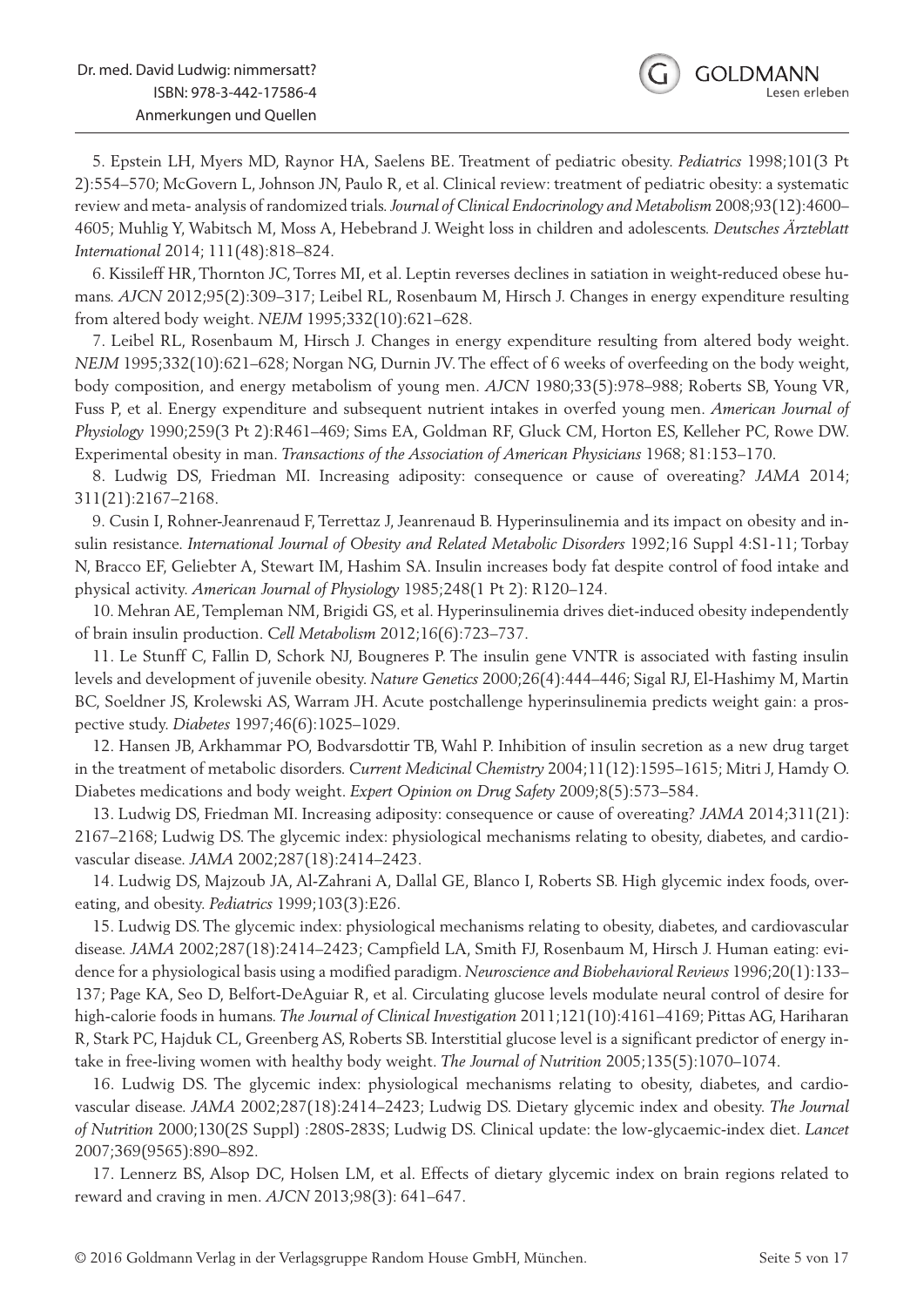18. Ebbeling CB, Swain JF, Feldman HA, et al. Effects of dietary composition on energy expenditure during weight-loss maintenance. *JAMA* 2012;307(24): 2627–2634.

19. Pawlak DB, Kushner JA, Ludwig DS. Effects of dietary glycaemic index on adiposity, glucose homoeostasis, and plasma lipids in animals. *Lancet* 2004;364 (9436):778–785.

20. Berryman CE, West SG, Fleming JA, Bordi PL, Kris-Etherton PM. Effects of daily almond consumption on cardiometabolic risk and abdominal adiposity in healthy adults with elevated LDL-cholesterol: a randomized controlled trial. *Journal of the American Heart Association* 2015;4(1):e000993.

21. Mozaffarian D, Hao T, Rimm EB, Willett WC, Hu FB. Changes in diet and lifestyle and long-term weight gain in women and men. *NEJM* 2011;364(25): 2392–2404.

22. Lumeng CN, Saltiel AR. Inflammatory links between obesity and metabolic disease. *The Journal of Clinical Investigation* 2011;121(6):2111–2117; Odegaard JI, Chawla A. Pleiotropic actions of insulin resistance and inflammation in metabolic homeostasis. *Science* 2013;339(6116):172–177; Odegaard JI, Chawla A. The immune system as a sensor of the metabolic state. *Immunity* 2013;38(4):644–654; Pond CM. Adipose tissue and the immune system. *Prostaglandins, Leukotrienes, and Essential Fatty Acids* 2005;73(1):17-30; Miller LS. Adipocytes armed against Staphylococcus aureus. *NEJM* 2015;372(14):1368–1370.

23. Cildir G, Akincilar SC, Tergaonkar V. Chronic adipose tissue inflammation: all immune cells on the stage. *Trends in Molecular Medicine* 2013;19(8):487- 500; Kanneganti TD, Dixit VD. Immunological complications of obesity. *Nature Immunology* 2012;13(8):707–712; Mirsoian A, Bouchlaka MN, Sckisel GD, et al. Adiposity induces lethal cytokine storm after systemic administration of stimulatory immunotherapy regimens in aged mice. *Journal of Experimental Medicine* 2014;211(12):2373–2383; Trayhurn P. Hypoxia and adipose tissue function and dysfunction in obesity. *Physiological Reviews* 2013;93(1):1-21; Winer S, Winer DA. The adaptive immune system as a fundamental regulator of adipose tissue inflammation and insulin resistance. *Immunology and Cell Biology*  2012;90(8):755–762; Glass CK, Olefsky JM. Inflammation and lipid signaling in the etiology of insulin resistance. *Cell Metabolism* 2012;15(5):635–645; Kotas ME, Medzhitov R. Homeostasis, Inflammation, and Disease Susceptibility. *Cell* 2015;160(5):816–827.

24. Bekkering P, Jafri I, van Overveld FJ, Rijkers GT. The intricate association between gut microbiota and development of type 1, type 2 and type 3 diabetes. *Expert Review of Clinical Immunology* 2013;9(11):1031–1041.

25. Johnson AM, Olefsky JM. The origins and drivers of insulin resistance. *Cell* 2013;152(4):673–684; Shulman GI. Ectopic fat in insulin resistance, dyslipidemia, and cardiometabolic disease. *NEJM* 2014;371(23):2237–2238; Suganami T, Tanaka M, Ogawa Y. Adipose tissue inflammation and ectopic lipid accumulation. *Endocrine Journal*  2012;59(10):849–857.

26. Arruda AP, Milanski M, Velloso LA. Hypothalamic inflammation and thermogenesis: the brown adipose tissue connection. *Journal of Bioenergetics and Biomembranes* 2011;43(1):53-58; Cai D. Neuroinflammation and neurodegeneration in overnutrition-induced diseases. *Trends in Endocrinology and Metabolism* 2013;24(1):40–47; Pimentel GD, Ganeshan K, Carvalheira JB. Hypothalamic inflammation and the central nervous system control of energy homeostasis. *Molecular and Cellular Endocrinology* 2014;397(1-2):15-22; Thaler JP, Yi CX, Schur EA, et al. Obesity is associated with hypothalamic injury in rodents and humans. *Journal of Clinical Investigation* 2012;122(1):153– 162; Williams LM. Hypothalamic dysfunction in obesity. *Proceedings of the Nutrition Society* 2012;71(4):521–533.

27. Thaler JP, Yi CX, Schur EA, et al. Obesity is associated with hypothalamic injury in rodents and humans. *Journal of Clinical Investigation* 2012;122(1):153–162; Kleinridders A, Schenten D, Konner AC, et al. MyD88 signaling in the CNS is required for development of fatty acid-induced leptin resistance and diet-induced obesity. *Cell Metabolism* 2009;10(4):249–259; Maric T, Woodside B, Luheshi GN. The effects of dietary saturated fat on basal hypothalamic neuroinflammation in rats. *Brain, Behavior, and Immunity* 2014;36:35-45.

28. Thaler JP, Yi CX, Schur EA, et al. Obesity is associated with hypothalamic injury in rodents and humans. *Journal of Clinical Investigation* 2012;122(1):153- 162; Cazettes F, Cohen JI, Yau PL, Talbot H, Convit A. Obesity-mediated inflammation may damage the brain circuit that regulates food intake. *Brain Research* 2011;1373: 101–109.

**GOLDMANN** 

esen erleben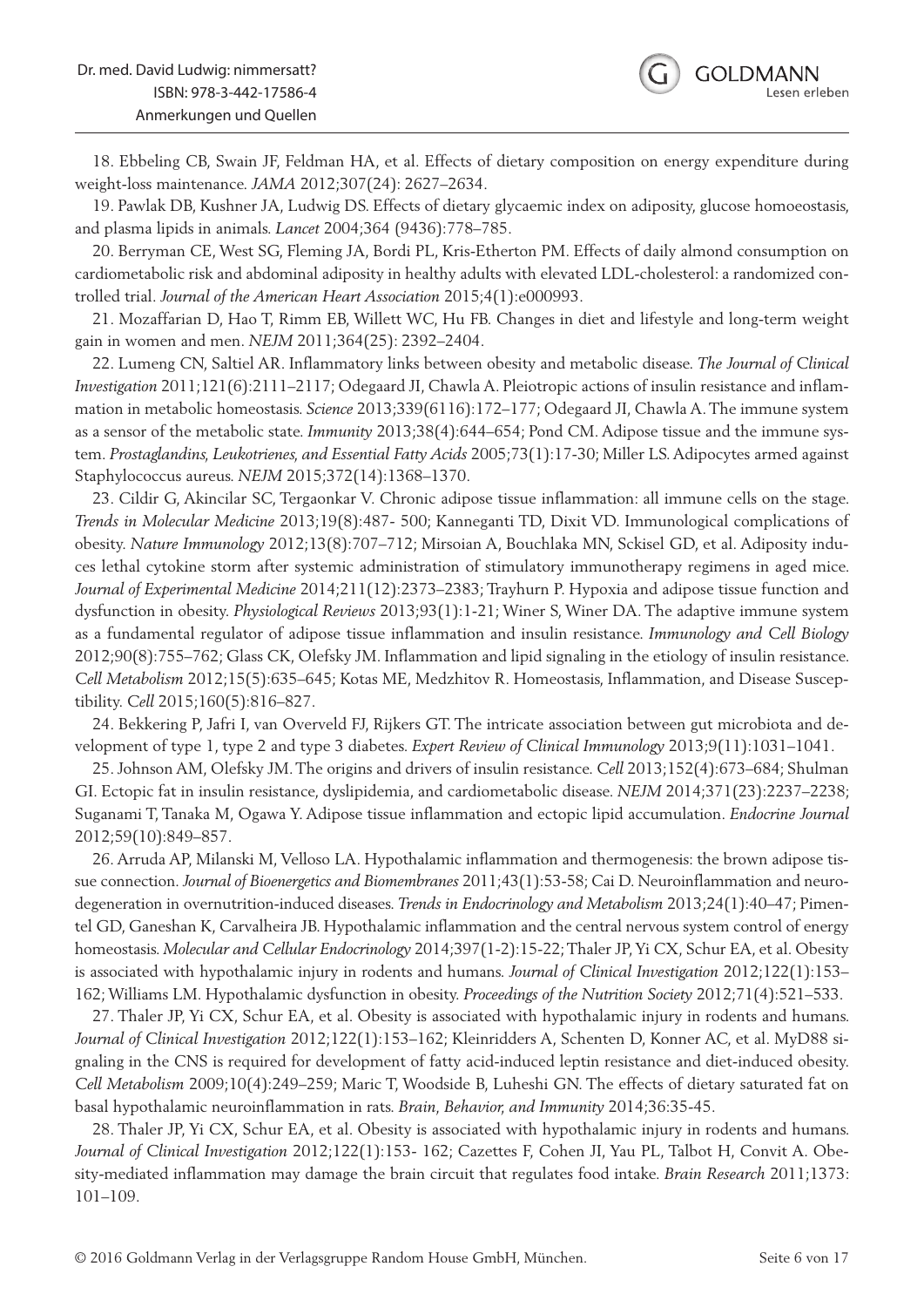29. Ligibel JA, Alfano CM, Courneya KS, et al. American Society of Clinical Oncology position statement on obesity and cancer. *Journal of Clinical Oncology* 2014; 32(31):3568–3574.

30. Berrington de Gonzalez A, Hartge P, Cerhan JR, et al. Body-mass index and mortality among 1.46 million white adults. *NEJM* 2010;363(23):2211–2219; Global Burden of Metabolic Risk Factors for Chronic Diseases Collaboration, Lu Y, Hajifathalian K, et al. Metabolic mediators of the effects of body-mass index, overweight, and obesity on coronary heart disease and stroke: a pooled analysis of 97 prospective cohorts with 1.8 million participants. *Lancet* 2014;383(9921):970- 983; Tirosh A, Shai I, Afek A, et al. Adolescent BMI trajectory and risk of diabetes versus coronary disease. *NEJM* 2011;364(14):1315–1325; Tobias DK, Pan A, Jackson CL, et al. Bodymass index and mortality among adults with incident type 2 diabetes. *NEJM* 2014;370(3):233–244.

31. Bell JA, Hamer M, Sabia S, Singh-Manoux A, Batty D, Kivimaki M. The Natural Course of Healthy Obesity Over 20 Years. *J Am Col Card* 2015;65(1):101- 102; Hamer M, Stamatakis E. Metabolically healthy obesity and risk of all-cause and cardiovascular disease mortality. *Journal of Clinical Endocrinology and Metabolism*  2012;97(7):2482–2488.

32. Ruderman N, Chisholm D, Pi-Sunyer X, Schneider S. The metabolically obese, normal-weight individual revisited. *Diabetes* 1998;47(5):699–713; Thomas EL, Parkinson JR, Frost GS, et al. The missing risk: MRI and MRS phenotyping of abdominal adiposity and ectopic fat. *Obesity* 2012;20(1):76-87; Wildman RP, Muntner P, Reynolds K, et al. The obese without cardiometabolic risk factor clustering and the normal weight with cardiometabolic risk factor clustering: prevalence and correlates of 2 phenotypes among the US population (NHANES 1999–2004). *Archives of Internal Medicine* 2008;168(15):1617–1624.

33. Look AHEAD Research Group, Wing RR, Bolin P, et al. Cardiovascular effects of intensive lifestyle intervention in type 2 diabetes. *NEJM* 2013;369(2): 145–154.

34. Estruch R, Ros E, Salas-Salvado J, et al. Primary prevention of cardiovascular disease with a Mediterranean diet. *NEJM* 2013;368(14):1279–1290.

35. Gearhardt AN, Davis C, Kuschner R, Brownell KD. The addiction potential of hyperpalatable foods. *Current Drug Abuse Reviews* 2011;4(3):140–145.

36. Lasselin J, Capuron L. Chronic low-grade inflammation in metabolic disorders: relevance for behavioral symptoms. *Neuroimmunomodulation* 2014;21(2-3): 95-101.

37. Benton D, Ruffin MP, Lassel T, et al. The delivery rate of dietary carbohydrates affects cognitive performance in both rats and humans. *Psychopharmacology* 2003; 166(1):86-90.

38. Papanikolaou Y, Palmer H, Binns MA, Jenkins DJ, Greenwood CE. Better cognitive performance following a low-glycaemic-index compared with a high-glycaemic-index carbohydrate meal in adults with type 2 diabetes. *Diabetologia* 2006;49(5):855–862.

39. Szabo L. NIH Director: Budget Cuts Put U.S. Science at Risk. *USA Today* April 23, 2014. http://www.usatoday.com/story/news/nation/2014/04/23/nih-budget-cuts/8056113/. Zugriff 22. Juni 2015; Federation of American Societies for Experimental Biology. Sustaining discovery in biological and medical sciences – a framework for discussion. Bethesa, MD; 2015. http://www.faseb.org/SustainingDiscovery/Home.aspx. Zugriff 9. August 2015.

40. Shai I, Schwarzfuchs D, Henkin Y, et al. Weight loss with a low-carbohydrate, Mediterranean, or low-fat diet. *NEJM* 2008;359(3):229–241.

41. Slavin J. Two more pieces to the 1000-piece carbohydrate puzzle. *AJCN* 2014;100(1):4-5.

42. Mozaffarian D, Ludwig DS. Dietary guidelines in the 21st century – a time for food. *JAMA* 2010;304(6): 681–682.

#### *Kapitel 4: Die Lösung*

1. Kelly RL. *The Foraging Spectrum: Diversity in Hunter-Gatherer Lifeways.* Clinton Corners, NY: Percheron Press; 2007.

2. Ludwig DS. The glycemic index: physiological mechanisms relating to obesity, diabetes, and cardiovascular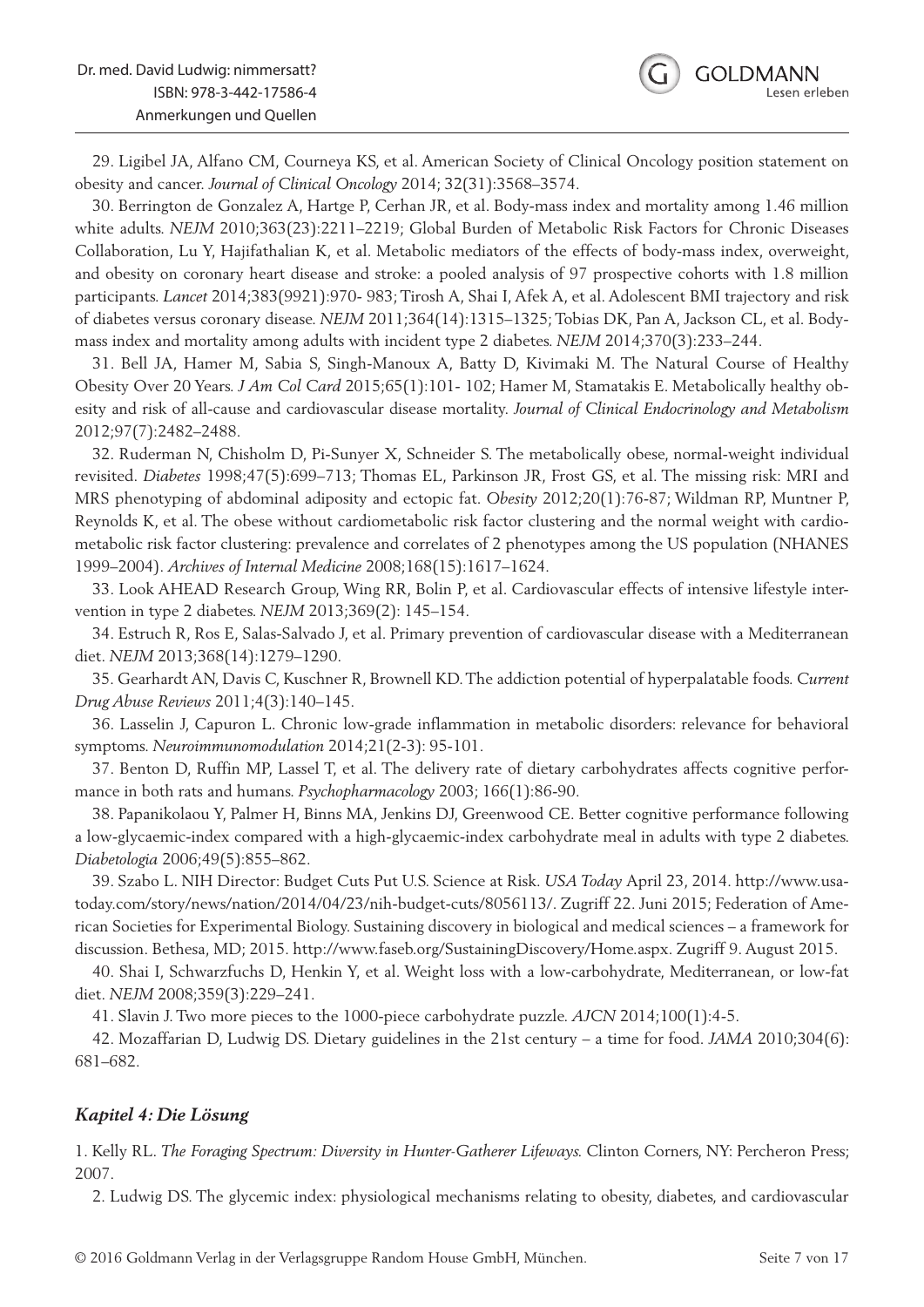disease. *JAMA* 2002;287(18):2414–2423; Unger RH, Orci L. Physiology and pathophysiology of glucagon. *Physiological Reviews* 1976;56(4):778–826.

3. Bilsborough S, Mann N. A review of issues of dietary protein intake in humans. *International Journal of Sport Nutrition and Exercise Metabolism* 2006; 16(2): 129–152.

4. Feinman RD, Pogozelski WK, Astrup A, et al. Dietary carbohydrate restriction as the first approach in diabetes management: Critical review and evidence base. *Nutrition* 2015;31(1):1-13; Paoli A, Rubini A, Volek JS, Grimaldi KA. Beyond weight loss: a review of the therapeutic uses of very-low-carbohydrate (ketogenic) diets. *European Journal of Clinical Nutrition* 2013;67(8):789–796.

5. Cahill GF, Jr., Veech RL. Ketoacids? Good medicine? *Transactions of the American Clinical and Climatological Association.* 2003;114:149–161; Newman JC, Verdin E. beta-hydroxybutyrate: Much more than a metabolite. *Diabetes Research and Clinical Practice* 2014;106(2):173–181.

6. Ludwig DS. The glycemic index: physiological mechanisms relating to obesity, diabetes, and cardiovascular disease. *JAMA* 2002;287(18):2414–2423; Jenkins DJ, Wolever TM, Taylor RH, et al. Glycemic index of foods: a physiological basis for carbohydrate exchange. *AJCN* 1981;34(3):362–366; Wolever TM, Jenkins DJ, Jenkins AL, Josse RG. The glycemic index: methodology and clinical implications. *AJCN* 1991;54(5):846–854; Atkinson FS, Foster-Powell K, Brand- Miller JC. International tables of glycemic index and glycemic load values: 2008. *Diabetes Care* 2008;31(12):2281–2283.

7. Ludwig DS. The glycemic index: physiological mechanisms relating to obesity, diabetes, and cardiovascular disease. *JAMA* 2002;287(18):2414–2423; Atkinson FS, Foster-Powell K, Brand-Miller JC. International tables of glycemic index and glycemic load values: 2008. *Diabetes Care* 2008;31(12):2281–2283; Ludwig DS. Glycemic load comes of age. *The Journal of Nutrition* 2003;133(9):2695–2696.

8. Fleming P, Godwin M. Low-glycaemic index diets in the management of blood lipids: a systematic review and meta-analysis. *Family Practice* 2013;30(5):485–491; Goff LM, Cowland DE, Hooper L, Frost GS. Low glycaemic index diets and blood lipids: a systematic review and meta-analysis of randomised controlled trials. *Nutrition, Metabolism, and Cardiovascular Diseases* 2013; 23(1): 1-10; Livesey G, Taylor R, Hulshof T, Howlett J. Glycemic response and health – a systematic review and meta-analysis: relations between dietary glycemic properties and health outcomes. *AJCN* 2008;87(1):258S-268S; Ludwig DS. Clinical update: the low-glycaemic-index diet. *Lancet* 2007;369(9565):890–892; Schwingshackl L, Hoffmann G. Long-term effects of low glycemic index/load vs. high glycemic index/load diets on parameters of obesity and obesity-associated risks: a systematic review and meta-analysis. *Nutrition, Metabolism, and Cardiovascular Diseases* 2013; 23(8):699–706.

9. Larsen TM, Dalskov SM, van Baak M, et al. Diets with high or low protein content and glycemic index for weight-loss maintenance. *NEJM* 2010;363(22): 2102–2113; Ludwig DS, Ebbeling CB. Weight-loss maintenance – mind over matter? *NEJM* 2010;363(22):2159–2161.

10. Bhupathiraju SN, Tobias DK, Malik VS, et al. Glycemic index, glycemic load, and risk of type 2 diabetes: results from 3 large US cohorts and an updated meta-analysis. *AJCN* 2014;100(1):218–232.

11. Liu S, Willett WC, Stampfer MJ, et al. A prospective study of dietary glycemic load, carbohydrate intake, and risk of coronary heart disease in US women. *AJCN* 2000;71(6):1455–1461.

12. Chiasson JL, Josse RG, Gomis R, et al. Acarbose treatment and the risk of cardiovascular disease and hypertension in patients with impaired glucose tolerance: the STOP-NIDDM trial. *JAMA* 2003;290(4):486–494.

13. Barclay AW, Petocz P, McMillan-Price J, et al. Glycemic index, glycemic load, and chronic disease risk – a meta-analysis of observational studies. *AJCN* 2008;87(3):627–637; Dong JY, Qin LQ. Dietary glycemic index, glycemic load, and risk of breast cancer: meta-analysis of prospective cohort studies. *Breast Cancer Research and Treatment* 2011;126(2):287–294; Gnagnarella P, Gandini S, La Vecchia C, Maisonneuve P. Glycemic index, glycemic load, and cancer risk: a meta-analysis. *AJCN* 2008;87(6):1793–1801; Nagle CM, Olsen CM, Ibiebele TI, et al. Glycemic index, glycemic load and endometrial cancer risk: results from the Australian National Endometrial Cancer study and an updated systematic review and meta-analysis. *European Journal of Nutrition* 2013;52(2):705– 715; Rossi M, Turati F, Lagiou P, Trichopoulos D, La Vecchia C, Trichopoulou A. Relation of dietary glycemic load

**GOLDMANN** 

Lesen erleben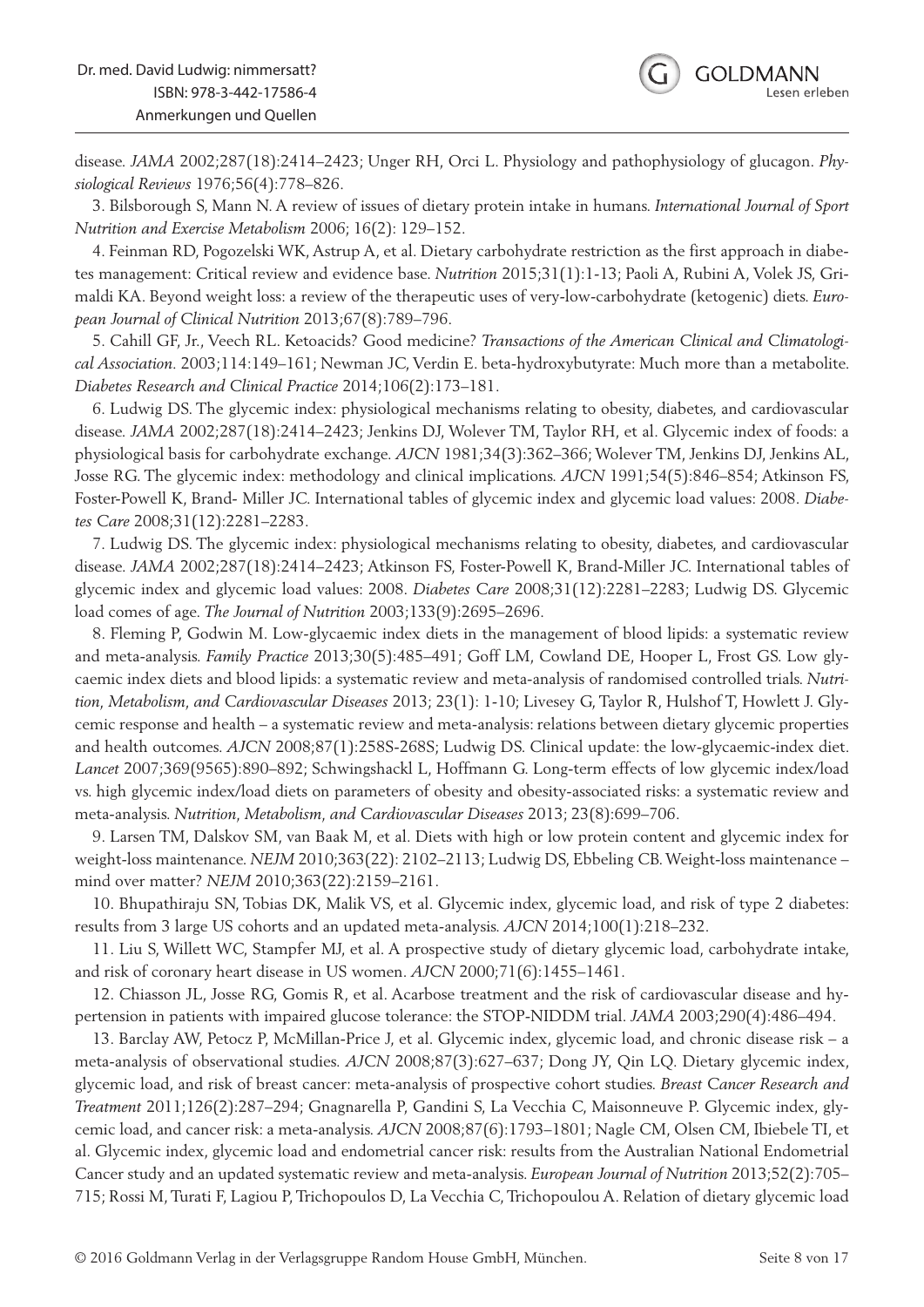**GOLDMANN** 

with ischemic and hemorrhagic stroke: a cohort study in AlwaysHungry\_HCtext2P.indd 335 9/22/15 7:21:11 PM **336** *Notes* Greece and a meta-analysis. *European Journal of Nutrition* 2014;54(2)215–222; Valtuena S, Pellegrini N, Ardigo D, et al. Dietary glycemic index and liver steatosis. *AJCN* 2006;84(1):136–142; Biddinger SB, Ludwig DS. The insulin-like growth factor axis: a potential link between glycemic index and cancer. *AJCN* 2005;82(2):277– 278; Gangwisch JE, Hale L, Garcia L, et al. High glycemic index diet as a risk factor for depression: analyses from the Women's Health Initiative. *AJCN* 2015;102(2):454-63.

14. Sacks FM, Carey VJ, Anderson CA, et al. Effects of high vs low glycemic index of dietary carbohydrate on cardiovascular disease risk factors and insulin sensitivity: the OmniCarb randomized clinical trial. *JAMA*  2014;312(23):2531–2541.

15. Ludwig DS, Astrup A, Willett WC. The glycemic index: Reports of its demise have been exaggerated. *Obesity* 2015;23(7):1327–1328.

16. Brownlee IA, Moore C, Chatfield M, et al. Markers of cardiovascular risk are not changed by increased whole-grain intake: the WHOLEheart study, a randomised, controlled dietary intervention. *British Journal of Nutrition* 2010; 104(1): 125–134.

17. Ludwig DS. The glycemic index: physiological mechanisms relating to obesity, diabetes, and cardiovascular disease. *JAMA* 2002;287(18):2414–2423; Fleming P, Godwin M. Low-glycaemic index diets in the management of blood lipids: a systematic review and meta-analysis. *Family Practice* 2013;30(5):485–491; Livesey G, Taylor R, Hulshof T, Howlett J. Glycemic response and health – a systematic review and meta-analysis: relations between dietary glycemic properties and health outcomes. *AJCN* 2008;87(1):258S-268S; Ludwig DS. Clinical update: the low-glycaemic-index diet. *Lancet* 2007;369(9565):890–892; Schwingshackl L, Hoffmann G. Long-term effects of low glycemic index/load vs. high glycemic index/load diets on parameters of obesity and obesity-associated risks: a systematic review and meta-analysis. *Nutrition, Metabolism, and Cardiovascular Diseases* 2013; 23(8):699– 706; Wolever TM. Is glycaemic index (GI) a valid measure of carbohydrate quality? *European Journal of Clinical Nutrition* 2013;67(5):522–531.

18. Ludwig DS, Ebbeling CB, Livingston EH. Surgical vs lifestyle treatment for type 2 diabetes. *JAMA*  2012;308(10):981–982.

19. Pereira MA, Kartashov AI, Ebbeling CB, et al. Fast-food habits, weight gain, and insulin resistance (the CARDIA study): 15-year prospective analysis. *Lancet* 2005;365(9453):36-42.

20. Poti JM, Mendez MA, Ng SW, Popkin BM. Is the degree of food processing and convenience linked with the nutritional quality of foods purchased by US households? *AJCN* 2015;101(6):1251–1262.

21. Taubes G. Nutrition. The soft science of dietary fat. *Science* 2001;291 (5513): 2536–2545.

22. Mozaffarian D, Willett WC. Trans fatty acids and cardiovascular risk: a unique cardiometabolic imprint? *Current Atherosclerosis Reports* 2007;9 (6):486–493.

23. Ascherio A, Willett WC. Health effects of trans fatty acids. *AJCN* 1997; 66(4 Suppl):1006S-1010S.

24. Hu FB. Are refined carbohydrates worse than saturated fat? *AJCN* 2010;91(6):1541–1542; Siri-Tarino PW, Sun Q, Hu FB, Krauss RM. Saturated fat, carbohydrate, and cardiovascular disease. *AJCN* 2010;91(3):502– 509.

25. Jakobsen MU, Dethlefsen C, Joensen AM, et al. Intake of carbohydrates compared with intake of saturated fatty acids and risk of myocardial infarction: importance of the glycemic index. *AJCN* 2010;91(6):1764–1768.

26. Hu FB. Are refined carbohydrates worse than saturated fat? *AJCN* 2010;91(6):1541–1542.

27. Chowdhury R, Warnakula S, Kunutsor S, et al. Association of dietary, circulating, and supplement fatty acids with coronary risk: a systematic review and meta-analysis. *Annals of Internal Medicine* 2014;160(6):398–406; Siri-Tarino PW, Sun Q, Hu FB, Krauss RM. Meta-analysis of prospective cohort studies evaluating the association of saturated fat with cardiovascular disease. *AJCN* 2010;91(3):535–546.

28. Mozaffarian D, Micha R, Wallace S. Effects on coronary heart disease of increasing polyunsaturated fat in place of saturated fat: a systematic review and meta-analysis of randomized controlled trials. *PLoS Medicine*  2010;7(3):e1000252.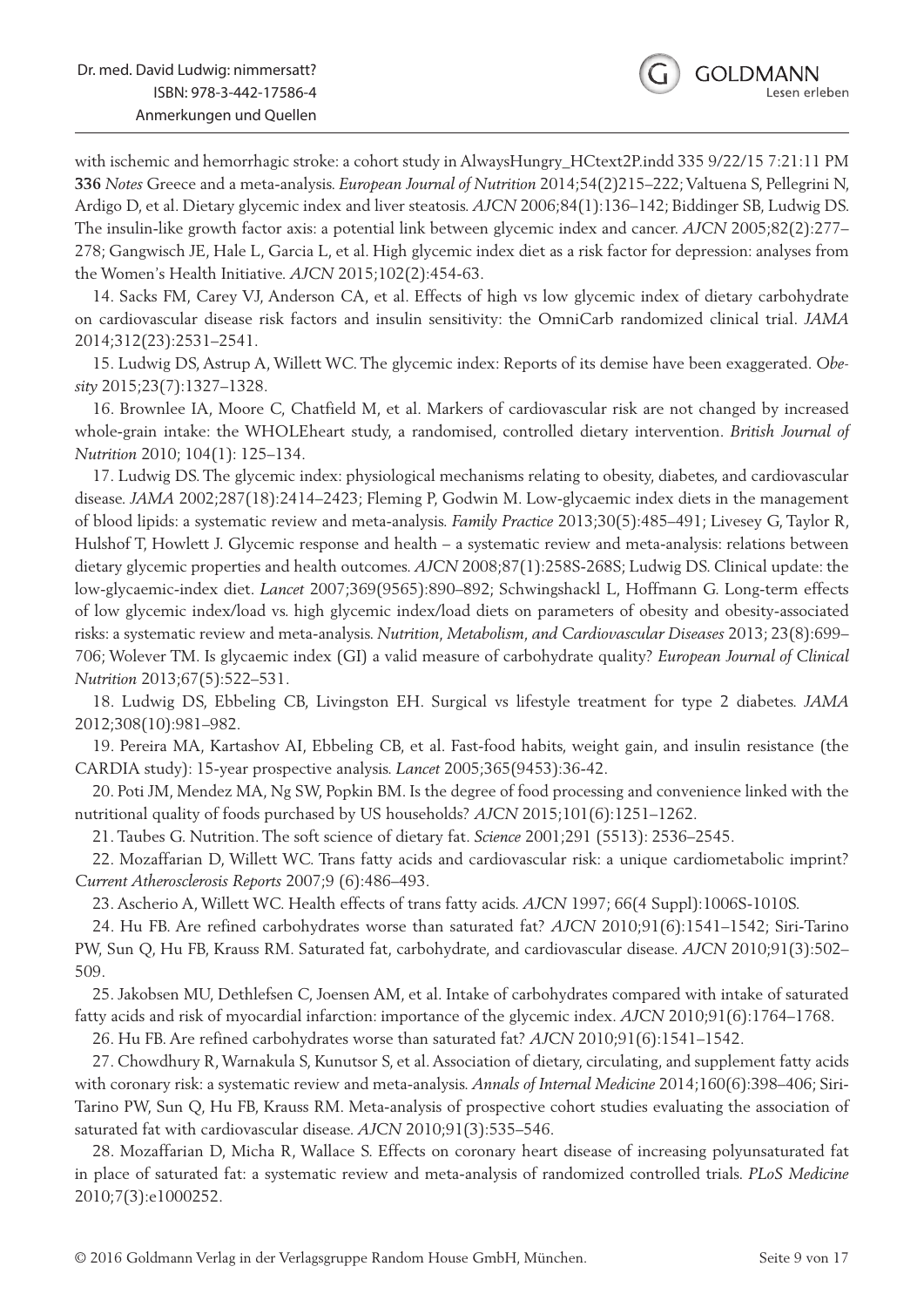29. Gillingham LG, Harris-Janz S, Jones PJ. Dietary monounsaturated fatty acids are protective against metabolic syndrome and cardiovascular disease risk factors. *Lipids* 2011;46(3):209–228.

30. Lopez S, Bermudez B, Ortega A, et al. Effects of meals rich in either monounsaturated or saturated fat on lipid concentrations and on insulin secretion and action in subjects with high fasting triglyceride concentrations. *AJCN* 2011;93(3):494–499; Nicholls SJ, Lundman P, Harmer JA, et al. Consumption of saturated fat impairs the anti-inflammatory properties of high-density lipoproteins and endothelial function. *Journal of the American College of Cardiology* 2006;48(4):715–720; Raz O, Steinvil A, Berliner S, Rosenzweig T, Justo D, Shapira I. The effect of two iso-caloric meals containing equal amounts of fats with a different fat composition on the inflammatory and metabolic markers in apparently healthy volunteers. *Journal of Inflammation* 2013;10(1):3 doi:10.1186/1476- 9255-10-3; Uusitupa M, Schwab U, Makimattila S, et al. Effects of two high-fat diets with different fatty acid compositions on glucose and lipid metabolism in healthy young women. *AJCN* 1994;59(6):1310–1316; Xiao C, Giacca A, Carpentier A, Lewis GF. Differential effects of monounsaturated, polyunsaturated and saturated fat ingestion on glucose-stimulated insulin secretion, sensitivity and clearance in overweight and obese, non-diabetic humans. *Diabetologia* 2006;49(6):1371–1379.

31. Cintra DE, Ropelle ER, Moraes JC, et al. Unsaturated fatty acids revert diet-induced hypothalamic inflammation in obesity. *PloS One* 2012;7(1):e30571; Huang S, Rutkowsky JM, Snodgrass RG, et al. Saturated fatty acids activate TLR-mediated proinflammatory signaling pathways. *Journal of Lipid Research* 2012;53(9):2002–2013; Lichtenstein L, Mattijssen F, de Wit NJ, et al. Angptl4 protects against severe proinflammatory effects of saturated fat by inhibiting fatty acid uptake into mesenteric lymph node macrophages. *Cell Metabolism* 2010;12(6):580– 592; Maric T, Woodside B, Luheshi GN. The effects of dietary saturated fat on basal hypothalamic neuroinflammation in rats. *Brain, Behavior, and Immunity* 2014;36:35-45; Poledne R. A new atherogenic effect of saturated fatty acids. *Physiological Research* 2013;62(2):139–143; Vijay-Kumar M, Vanegas SM, Patel N, Aitken JD, Ziegler TR, Ganji V. Fish oil rich diet in comparison to saturated fat rich diet offered protection against lipopolysaccharide-induced inflammation and insulin resistance in mice. *Nutrition & Metabolism* 2011;8(1):16 doi: 10.1186/1743–7075-8-16; Williams LM. Hypothalamic dysfunction in obesity. *The Proceedings of the Nutrition Society* 2012;71(4):521–533.

32. Rosqvist F, Iggman D, Kullberg J, et al. Overfeeding polyunsaturated and saturated fat causes distinct effects on liver and visceral fat accumulation in humans. *Diabetes* 2014;63(7):2356–2368.

33. Kien CL, Bunn JY, Tompkins CL, et al. Substituting dietary monounsaturated fat for saturated fat is associated with increased daily physical activity and resting energy expenditure and with changes in mood. *AJCN*  2013;97(4):689–697.

34. de Oliveira Otto MC, Mozaffarian D, Kromhout D, et al. Dietary intake of saturated fat by food source and incident cardiovascular disease: the Multi-Ethnic Study of Atherosclerosis. *AJCN* 2012;96(2):397–404; de Oliveira Otto MC, Nettleton JA, Lemaitre RN, et al. Biomarkers of dairy fatty acids and risk of cardiovascular disease in the Multi-ethnic Study of Atherosclerosis. *Journal of the American Heart Association* 2013;2(4):e000092; Lawrence GD. Dietary fats and health: dietary recommendations in the context of scientific evidence. *Advances in Nutrition* 2013;4(3):294–302.

35. Ludwig DS, Jenkins DJ. Carbohydrates and the postprandial state: have our cake and eat it too? *AJCN*  2004;80(4):797–798; Volk BM, Kunces LJ, Freidenreich DJ, et al. Effects of step-wise increases in dietary carbohydrate on circulating saturated fatty acids and palmitoleic acid in adults with metabolic syndrome. *PloS One.* 2014;9(11):e113605.

36. Itariu BK, Zeyda M, Hochbrugger EE, et al. Long-chain n-3 PUFAs reduce adipose tissue and systemic inflammation in severely obese nondiabetic patients: a randomized controlled trial. *AJCN* 2012;96(5):1137–1149; Titos E, Claria J. Omega-3-derived mediators counteract obesity-induced adipose tissue inflammation. *Prostaglandins & Other Lipid Mediators* 2013;107:77-84; White PJ, Marette A. Potential role of omega-3-derived resolution mediators in metabolic inflammation. *Immunology and Cell Biology* 2014;92(4):324–330.

37. Cordain L, Watkins BA, Florant GL, Kelher M, Rogers L, Li Y. Fatty acid analysis of wild ruminant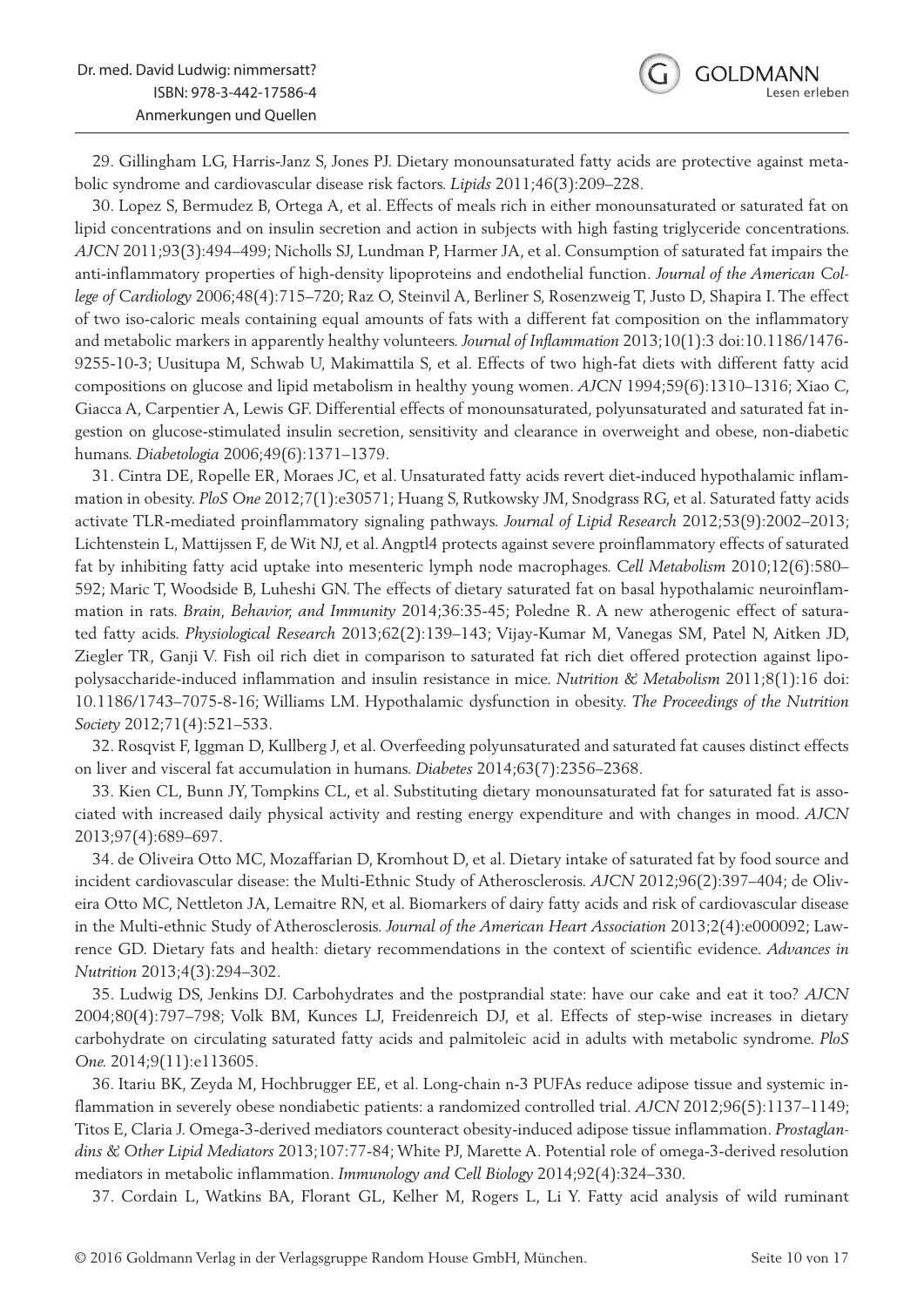tissues: evolutionary implications for reducing dietrelated chronic disease. *European Journal of Clinical Nutrition*  2002;56(3):181–191.

38. Halton TL, Willett WC, Liu S, et al. Low-carbohydrate-diet score and the risk of coronary heart disease in women. *NEJM* 2006;355(19):1991–2002.

39. Harland JI, Haffner TA. Systematic review, meta-analysis and regression of randomised controlled trials reporting an association between an intake of circa 25 g soya protein per day and blood cholesterol. *Atherosclerosis* 2008;200(1):13-27; Jenkins DJ, Kendall CW, Marchie A, et al. The Garden of Eden – plant based diets, the genetic drive to conserve cholesterol and its implications for heart disease in the 21st century. *Comparative Biochemistry and Physiology. Part A, Molecular & Integrative Physiology* 2003;136(1):141–151; Sanchez A, Hubbard RW, Hilton GF. Hypocholesterolemic amino acids and the insulin glucagon ratio. *Monographs on Atherosclerosis*  1990;16:126–138.

40. Tremaroli V, Backhed F. Functional interactions between the gut microbiota and host metabolism. *Nature*  2012;489(7415):242–249.

41. Clemente JC, Ursell LK, Parfrey LW, Knight R. The impact of the gut microbiota on human health: an integrative view. *Cell* 2012;148(6):1258–1270; Musso G, Gambino R, Cassader M. Obesity, diabetes, and gut microbiota: the hygiene hypothesis expanded? *Diabetes care* 2010;33(10):2277–2284; Schnorr SL, Candela M, Rampelli S, et al. Gut microbiome of the Hadza hunter-gatherers. *Nature Communications* 2014;5:3654 doi:10.1038/ncomms4654.

42. Belkaid Y, Hand TW. Role of the microbiota in immunity and inflammation. *Cell* 2014;157(1):121– 141; Burcelin R. Regulation of metabolism: a cross talk between gut microbiota and its human host. *Physiology*  2012;27(5):300–307; Campbell AK, Matthews SB, Vassel N, et al. Bacterial metabolic 'toxins': a new mechanism for lactose and food intolerance, and irritable bowel syndrome. *Toxicology* 2010;278(3):268- 276; Cani PD, Amar J, Iglesias MA, et al. Metabolic endotoxemia initiates obesity and insulin resistance. *Diabetes* 2007;56(7):1761– 1772; Caricilli AM, Saad MJ. The role of gut microbiota on insulin resistance. *Nutrients* 2013;5(3):829–851; Ding S, Lund PK. Role of intestinal inflammation as an early event in obesity and insulin resistance. *Current Opinion in Clinical Nutrition and Metabolic Care* 2011;14(4):328–333; Fasano A. Zonulin and its regulation of intestinal barrier function: the biological door to inflammation, autoimmunity, and cancer. *Physiological Reviews*  2011;91(1):151–175; Lam YY, Mitchell AJ, Holmes AJ, et al. Role of the gut in visceral fat inflammation and metabolic disorders. *Obesity* 2011;19(11):2113–2120.

43. Belkaid Y, Hand TW. Role of the microbiota in immunity and inflammation. *Cell* 2014;157(1):121–141; Fasano A. Zonulin and its regulation of intestinal barrier function: the biological door to inflammation, autoimmunity, and cancer. *Physiological Reviews* 2011;91(1):151–175; Bekkering P, Jafri I, van Overveld FJ, Rijkers GT. The intricate association between gut microbiota and development of type 1, type 2 and type 3 diabetes. *Expert Review of Clinical Immunology* 2013;9(11):1031–1041; De Vadder F, Kovatcheva-Datchary P, Goncalves D, et al. Microbiota-generated metabolites promote metabolic benefits via gutbrain neural circuits. *Cell* 2014;156(1-2):84-96; Lasselin J, Capuron L. Chronic low-grade inflammation in metabolic disorders: relevance for behavioral symptoms. *Neuroimmunomodulation* 2014;21(2-3):95-101; Walsh CJ, Guinane CM, O'Toole PW, Cotter PD. Beneficial modulation of the gut microbiota. *FEBS Letters* 2014;588(22):4120–4130.

44. Caricilli AM, Saad MJ. The role of gut microbiota on insulin resistance. *Nutrients* 2013;5(3):829–851; Ley RE, Turnbaugh PJ, Klein S, Gordon JI. Microbial ecology: human gut microbes associated with obesity. *Nature*  2006;444(7122):1022- 1023; Turnbaugh PJ, Ley RE, Mahowald MA, Magrini V, Mardis ER, Gordon JI. An obesity-associated gut microbiome with increased capacity for energy harvest. *Nature* 2006;444(7122):1027–1031.

45. Le Chatelier E, Nielsen T, Qin J, et al. Richness of human gut microbiome correlates with metabolic markers. *Nature* 2013;500(7464):541–546.

46. Ridaura VK, Faith JJ, Rey FE, et al. Gut microbiota from twins discordant for obesity modulate metabolism in mice. *Science* 2013;341(6150):1241214 doi: 10.1126/science.1241214.

47. Cardona F, Andres-Lacueva C, Tulipani S, Tinahones FJ, Queipo-Ortuno MI. Benefits of polyphenols on gut microbiota and implications in human health. *Journal of Nutritional Biochemistry* 2013;24(8):1415–1422;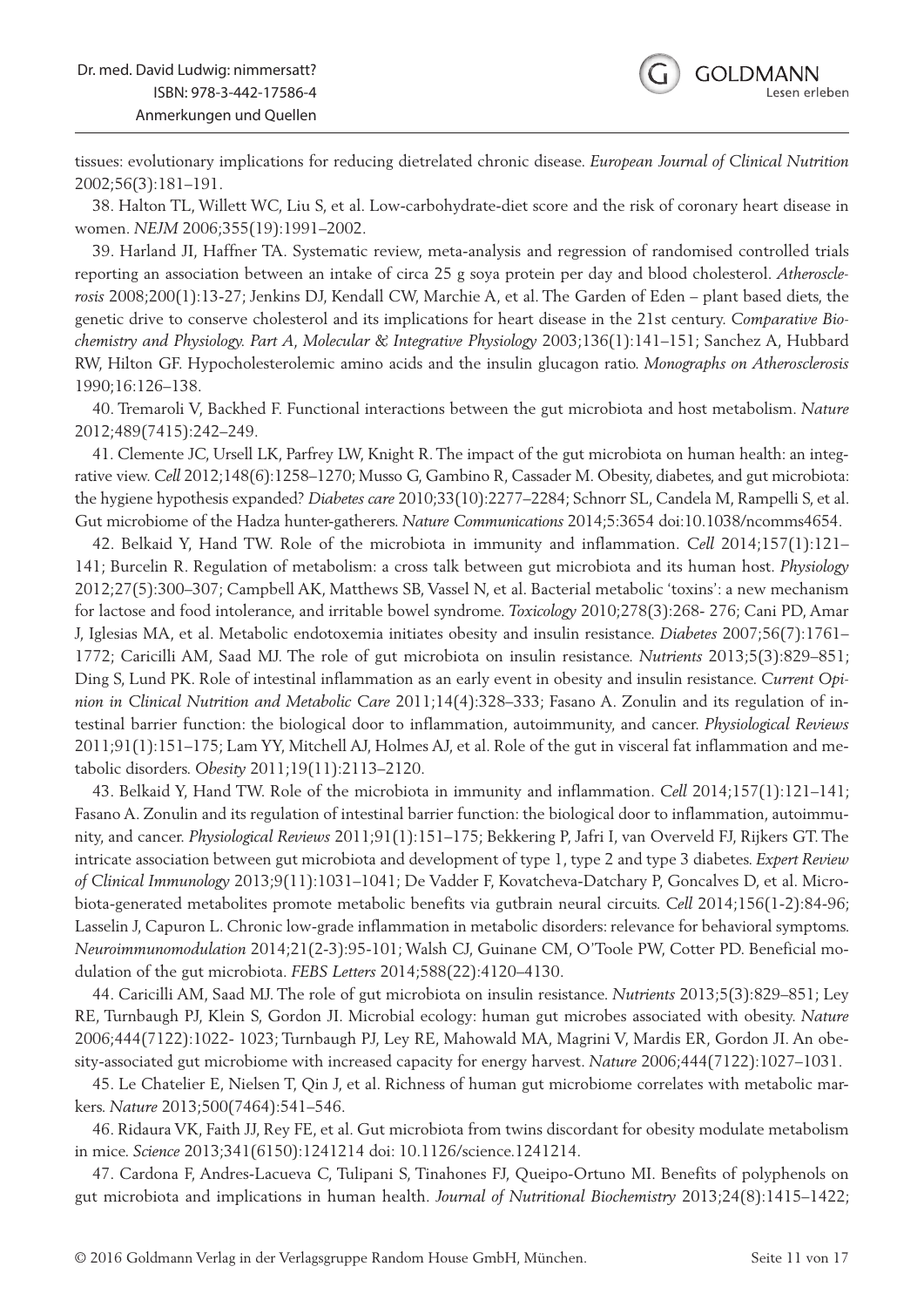Etxeberria U, Fernandez- Quintela A, Milagro FI, Aguirre L, Martinez JA, Portillo MP. Impact of polyphenols and polyphenol-rich dietary sources on gut microbiota composition. *Journal of Agricultural and Food Chemistry*  2013;61(40):9517–9533.

48. Fernandez-Garcia JC, Cardona F, Tinahones FJ. Inflammation, oxidative stress and metabolic syndrome: dietary modulation. *Current Vascular Pharmacology* 2013;11(6):906–919; Leiherer A, Mundlein A, Drexel H. Phytochemicals and their impact on adipose tissue inflammation and diabetes. *Vascular pharmacology* 2013;58(1-2):3-20; Selhub EM, Logan AC, Bested AC. Fermented foods, microbiota, and mental health: ancient practice meets nutritional psychiatry. *Journal of physiological anthropology* 2014;33:2; Siriwardhana N, Kalupahana NS, Cekanova M, LeMieux M, Greer B, Moustaid-Moussa N. Modulation of adipose tissue inflammation by bioactive food compounds. *The Journal of Nutritional Biochemistry* 2013;24(4):613–623.

49. Cross ML, Stevenson LM, Gill HS. Anti-allergy properties of fermented foods: an important immunoregulatory mechanism of lactic acid bacteria? *International Immunopharmacology* 2001;1(5):891–901; Parvez S, Malik KA, Ah Kang S, Kim HY. Probiotics and their fermented food products are beneficial for health. *Journal of Applied Microbiology* 2006;100(6):1171–1185; van Hylckama Vlieg JE, Veiga P, Zhang C, Derrien M, Zhao L. Impact of microbial transformation of food on health – from fermented foods to fermentation in the gastro-intestinal tract. *Current Opinion in Biotechnology* 2011;22(2):211–219; Kim EK, An SY, Lee MS, et al. Fermented kimchi reduces body weight and improves metabolic parameters in overweight and obese patients. *Nutrition Research*  2011;31(6):436–443; Makino S, Ikegami S, Kume A, Horiuchi H, Sasaki H, Orii N. Reducing the risk of infection in the elderly by dietary intake of yoghurt fermented with Lactobacillus delbrueckii ssp. bulgaricus OLL1073R-1. *British Journal of Nutrition* 2010;104(7):998–1006; Seppo L, Jauhiainen T, Poussa T, Korpela R. A fermented milk high in bioactive peptides has a blood pressure-lowering effect in hypertensive subjects. *AJCN* 2003;77(2):326– 330; Tillisch K, Labus J, Kilpatrick L, et al. Consumption of fermented milk product with probiotic modulates brain activity. *Gastroenterology* 2013;144(7):1394–1401.

50. Chassaing B, Koren O, Goodrich JK, et al. Dietary emulsifiers impact the mouse gut microbiota promoting colitis and metabolic syndrome. *Nature* 2015; 519(7541):92-6.

51. Hill JO, Prentice AM. Sugar and body weight regulation. *AJCN* 1995;62(1 Suppl):264S-273S; discussion 273S-274S.

52. Lustig RH, Schmidt LA, Brindis CD. Public health: The toxic truth about sugar. *Nature* 2012;482(7383):27-29.

53. Duffey KJ, Popkin BM. Shifts in patterns and consumption of beverages between 1965 and 2002. *Obesity*  2007;15(11):2739–2747.

54. Stanhope KL. Role of fructose-containing sugars in the epidemics of obesity and metabolic syndrome. *Annual Review of Medicine* 2012;63:329–343.

55. Vos MB, Kimmons JE, Gillespie C, Welsh J, Blanck HM. Dietary fructose consumption among US children and adults: the Third National Health and Nutrition Examination Survey. *Medscape Journal of Medicine*  2008;10(7):160.

56. He FJ, Nowson CA, Lucas M, MacGregor GA. Increased consumption of fruit and vegetables is related to a reduced risk of coronary heart disease: meta-analysis of cohort studies. *Journal of Human Hypertension*  2007;21(9):717–728; Mozaffarian D, Hao T, Rimm EB, Willett WC, Hu FB. Changes in diet and lifestyle and longterm weight gain in women and men. *NEJM* 2011;364(25):2392–2404; Muraki I, Imamura F, Manson JE, et al. Fruit consumption and risk of type 2 diabetes: results from three prospective longitudinal cohort studies. *BMJ*  2013;347:f5001; Wang X, Ouyang Y, Liu J, et al. Fruit and vegetable consumption and mortality from all causes, cardiovascular disease, and cancer: systematic review and dose-response meta-analysis of prospective cohort studies. *BMJ* 2014;349:g4490.

57. Meyer BJ, de Bruin EJ, Du Plessis DG, van der Merwe M, Meyer AC. Some biochemical effects of a mainly fruit diet in man. *South African Medical Journal* 1971;45(10):253–261; Meyer BJ, van der Merwe M, Du Plessis DG, de Bruin EJ, Meyer AC. Some physiological effects of a mainly fruit diet in man. *South African Medical Journal* 1971;45(8):191–195.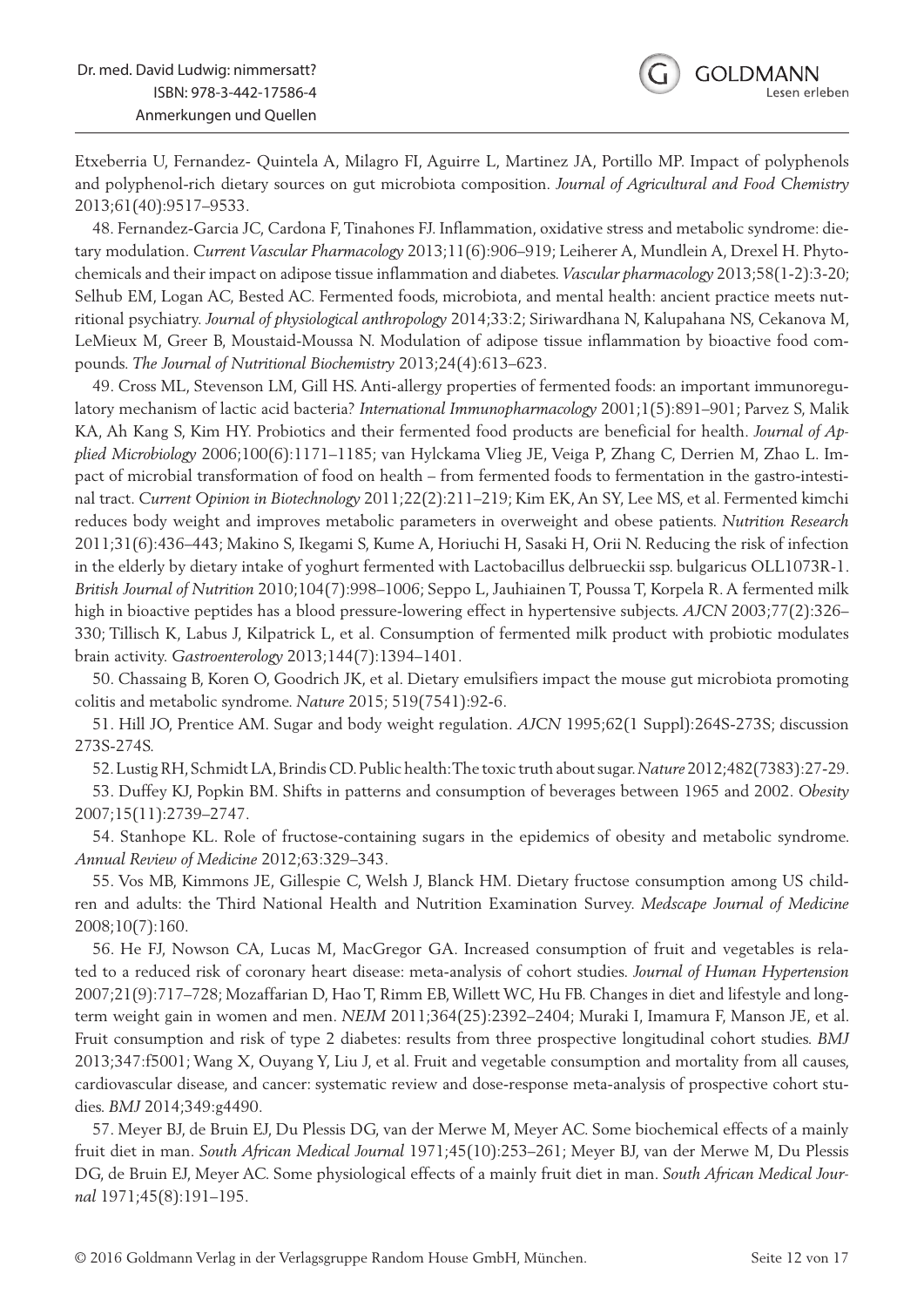58. Ludwig DS. Examining the health effects of fructose. *JAMA* 2013; 310(1): 33-34.

59. Fry AJ. The effect of a 'sucrose-free' diet on oral glucose tolerance in man. *Nutrition and Metabolism*  1972;14(5):313–323.

60. Dunnigan MG, Fyfe T, McKiddie MT, Crosbie SM. The effects of isocaloric exchange of dietary starch and sucrose on glucose tolerance, plasma insulin and serum lipids in man. *Clinical Science* 1970;38(1):1-9.

61. Ludwig DS. Artificially sweetened beverages: cause for concern. *JAMA* 2009;302(22):2477–2478.

62. Pepino MY, Tiemann CD, Patterson BW, Wice BM, Klein S. Sucralose affects glycemic and hormonal responses to an oral glucose load. *Diabetes Care* 2013; 36(9):2530–2535.

63. Simon BR, Learman BS, Parlee SD, et al. Sweet taste receptor deficient mice have decreased adiposity and increased bone mass. *PloS One* 2014;9(1):e86454; Simon BR, Parlee SD, Learman BS, et al. Artificial sweeteners stimulate adipogenesis and suppress lipolysis independently of sweet taste receptors. *Journal of Biological Chemistry* 2013;288(45):32475–32489.

64. Jacobson MF. *Salt Assault: Brand-Name Comparisons of Processed Foods.* Third Edition, 2013. Center for Science in the Public Interest. http://cspinet.org/salt/Salt-Assault-3rd-Edition.pdf. Zugriff 21. Juni 2015; U.S. Department of Agriculture and U.S. Department of Health and Human Services. *Dietary Guidelines for Americans, 2010.* Washington, DC: U.S. Government Printing Office; 2010. http://www.health.gov/dietaryguidelines/2010. asp. Zugriff 21. Juni 2015.

65. Adler GK, Moore TJ, Hollenberg NK, Williams GH. Changes in adrenal responsiveness and potassium balance with shifts in sodium intake. *Endocrine Research* 1987;13(4):419–445.

66. Frigolet ME, Torres N, Tovar AR. The renin-angiotensin system in adipose tissue and its metabolic consequences during obesity. *Journal of Nutritional Biochemistry* 2013;24(12):2003–2015; Henriksen EJ, Prasannarong M. The role of the renin-angiotensin system in the development of insulin resistance in skeletal muscle. *Molecular and Cellular Endocrinology* 2013;378(1-2):15-22; Jing F, Mogi M, Horiuchi M. Role of renin-angiotensin-aldosterone system in adipose tissue dysfunction. *Molecular and Cellular Endocrinology* 2013;378(1-2):23-28; Marcus Y, Shefer G, Stern N. Adipose tissue renin-angiotensin-aldosterone system (RAAS) and progression of insulin resistance. *Molecular and Cellular Endocrinology* 2013;378(1-2):1-14; Underwood PC, Adler GK. The renin angiotensin aldosterone system and insulin resistance in humans. *Current Hypertension Reports* 2013; 15(1):59-70.

67. Graudal NA, Hubeck-Graudal T, Jurgens G. Effects of low-sodium diet vs. high-sodium diet on blood pressure, renin, aldosterone, catecholamines, cholesterol, and triglyceride (Cochrane Review). *American Journal of Hypertension* 2012; 25(1):1-15.

68. O'Donnell M, Mente A, Rangarajan S, et al. Urinary sodium and potassium excretion, mortality, and cardiovascular events. *NEJM* 2014;371(7):612–623.

69. DiNicolantonio JJ, O'Keefe JH, Lucan SC. An unsavory truth: sugar, more than salt, predisposes to hypertension and chronic disease. *The American Journal of Cardiology* 2014;114(7):1126–1128.

70. Appel LJ, Sacks FM, Carey VJ, et al. Effects of protein, monounsaturated fat, and carbohydrate intake on blood pressure and serum lipids: results of the OmniHeart randomized trial. *JAMA* 2005;294(19):2455–2464.

71. Bernstein AM, Willett WC. Trends in 24-h urinary sodium excretion in the United States, 1957–2003: a systematic review. *AJCN* 2010;92(5):1172–1180.

72. Simmons AL, Schlezinger JJ, Corkey BE. What Are We Putting in Our Food That Is Making Us Fat? Food Additives, Contaminants, and Other Putative Contributors to Obesity. *Current Obesity Reports* 2014;3(2):273– 285.

73. Regnier SM, Sargis RM. Adipocytes under assault: environmental disruption of adipose physiology. *Biochimica et Biophysica Acta* 2014;1842(3):520–533.

74. Rubin BS, Murray MK, Damassa DA, King JC, Soto AM. Perinatal exposure to low doses of bisphenol A affects body weight, patterns of estrous cyclicity, and plasma LH levels. *Environmental Health Perspectives*  2001;109(7):675–680; Somm E, Schwitzgebel VM, Toulotte A, et al. Perinatal exposure to bisphenol a alters early adipogenesis in the rat. *Environmental Health Perspectives* 2009; 117(10):1549–1555.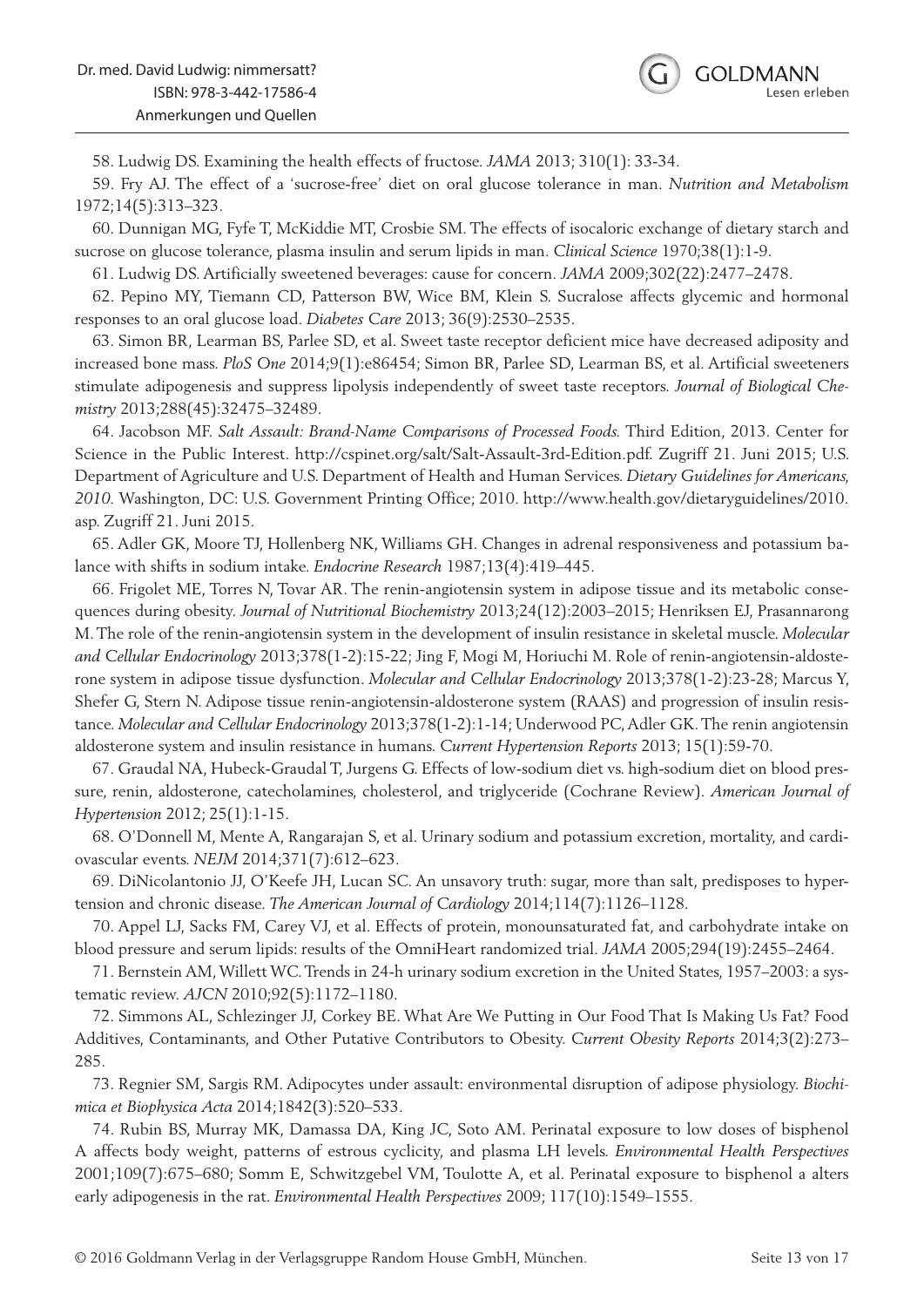

75. Bittman M. Stop Making Us Guinea Pigs. *New York Times.* March 25, 2015, 2015. http://www.nytimes. com/2015/03/25/opinion/stop-making-us-guinea-pigs.html. Zugriff 21. Juni 2015.

76. http://www.efsa.europa.eu/de/topics/topic/additives. Zugriff 31.03.201677. http://www.lebensmittelklarheit.de/produkte/haribo-primavera-erdbeeren. Zugriff 15.12.2015.

78. Ferguson JF, Phillips CM, Tierney AC, et al. Gene-nutrient interactions in the metabolic syndrome: single nucleotide polymorphisms in ADIPOQ and ADIPOR1 interact with plasma saturated fatty acids to modulate insulin resistance. *AJCN* 2010;91(3):794–801; Garcia-Rios A, Delgado-Lista J, Perez-Martinez P, et al. Genetic variations at the lipoprotein lipase gene influence plasma lipid concentrations and interact with plasma n-6 polyunsaturated fatty acids to modulate lipid metabolism. *Atherosclerosis* 2011;218(2):416–422; Phillips CM, Goumidi L, Bertrais S, et al. Complement component 3 polymorphisms interact with polyunsaturated fatty acids to modulate risk of metabolic syndrome. *AJCN* 2009;90(6):1665–1673; Phillips CM, Goumidi L, Bertrais S, et al. Genenutrient interactions and gender may modulate the association between ApoA1 and ApoB gene polymorphisms and metabolic syndrome risk. *Atherosclerosis* 2011;214(2):408–414; Phillips CM, Goumidi L, Bertrais S, et al. Dietary saturated fat, gender and genetic variation at the TCF7L2 locus predict the development of metabolic syndrome. *The Journal of Nutritional Biochemistry* 2012;23(3):239–244; Phillips CM, Goumidi L, Bertrais S, et al. Leptin receptor polymorphisms interact with polyunsaturated fatty acids to augment risk of insulin resistance and metabolic syndrome in adults. *The Journal of Nutrition* 2010;140(2):238–244.

79. Chaput JP, Tremblay A, Rimm EB, Bouchard C, Ludwig DS. A novel interaction between dietary composition and insulin secretion: effects on weight gain in the Quebec Family Study. *AJCN* 2008;87(2):303–309.

80. Pawlak DB, Kushner JA, Ludwig DS. Effects of dietary glycaemic index on adiposity, glucose homoeostasis, and plasma lipids in animals. *Lancet* 2004; 364(9436):778–785.

81. Ebbeling CB, Leidig MM, Feldman HA, Lovesky MM, Ludwig DS. Effects of a low-glycemic load vs low-fat diet in obese young adults: a randomized trial. *JAMA* 2007;297(19):2092–2102.

82. Hron BM, Ebbeling CB, Feldman HA, Ludwig DS. Relationship of insulin dynamics to body composition and resting energy expenditure following weight loss. *Obesity* 2015, in press.

83. Bidwell AJ, Fairchild TJ, Redmond J, Wang L, Keslacy S, Kanaley JA. Physical activity offsets the negative effects of a high-fructose diet. *Medicine and Science in Sports and Exercise* 2014;46(11):2091–2098; Bidwell AJ, Fairchild TJ, Wang L, Keslacy S, Kanaley JA. Effect of increased physical activity on fructoseinduced glycemic response in healthy individuals. *European Journal of Clinical Nutrition* 2014;68(9):1048–1054.

84. Xu Y, Wang L, He J, et al. Prevalence and control of diabetes in Chinese adults. *JAMA* 2013;310(9):948– 959.

#### *Teil 2. Die Lösung gegen den Dauerhunger*

1. Rolls BJ, Engell D, Birch LL. Serving portion size influences 5-year-old but not 3-year-old children's food intakes. *Journal of the American Dietetic Association* 2000; 100(2):232–234.

2. DiPietro L, Gribok A, Stevens MS, Hamm LF, Rumpler W. Three 15-min bouts of moderate postmeal walking significantly improves 24-h glycemic control in older people at risk for impaired glucose tolerance. *Diabetes Care* 2013;36(10): 3262–3268.

3. DeMarco HM, Sucher KP, Cisar CJ, Butterfield GE. Pre-exercise carbohydrate meals: application of glycemic index. *Medicine and Science in Sports and Exercise* 1999;31(1):164–170; Wu CL, Williams C. A low glycemic index meal before exercise improves endurance running capacity in men. *International Journal of Sport Nutrition and Exercise Metabolism* 2006;16(5):510–527.

4. Schoenborn CA, Adams PE. Health behaviors of adults: United States, 2005–2007. *Vital and health statistics. Series 10, Data from the National Health Survey* 2010(245):1-132.

5. Chrousos G, Vgontzas AN, Kritikou I. HPA Axis and Sleep. In: De Groot LJ, Beck-Peccoz P, Chrousos G, et al (editors). *Endotext*. South Dartmouth (MA);2000.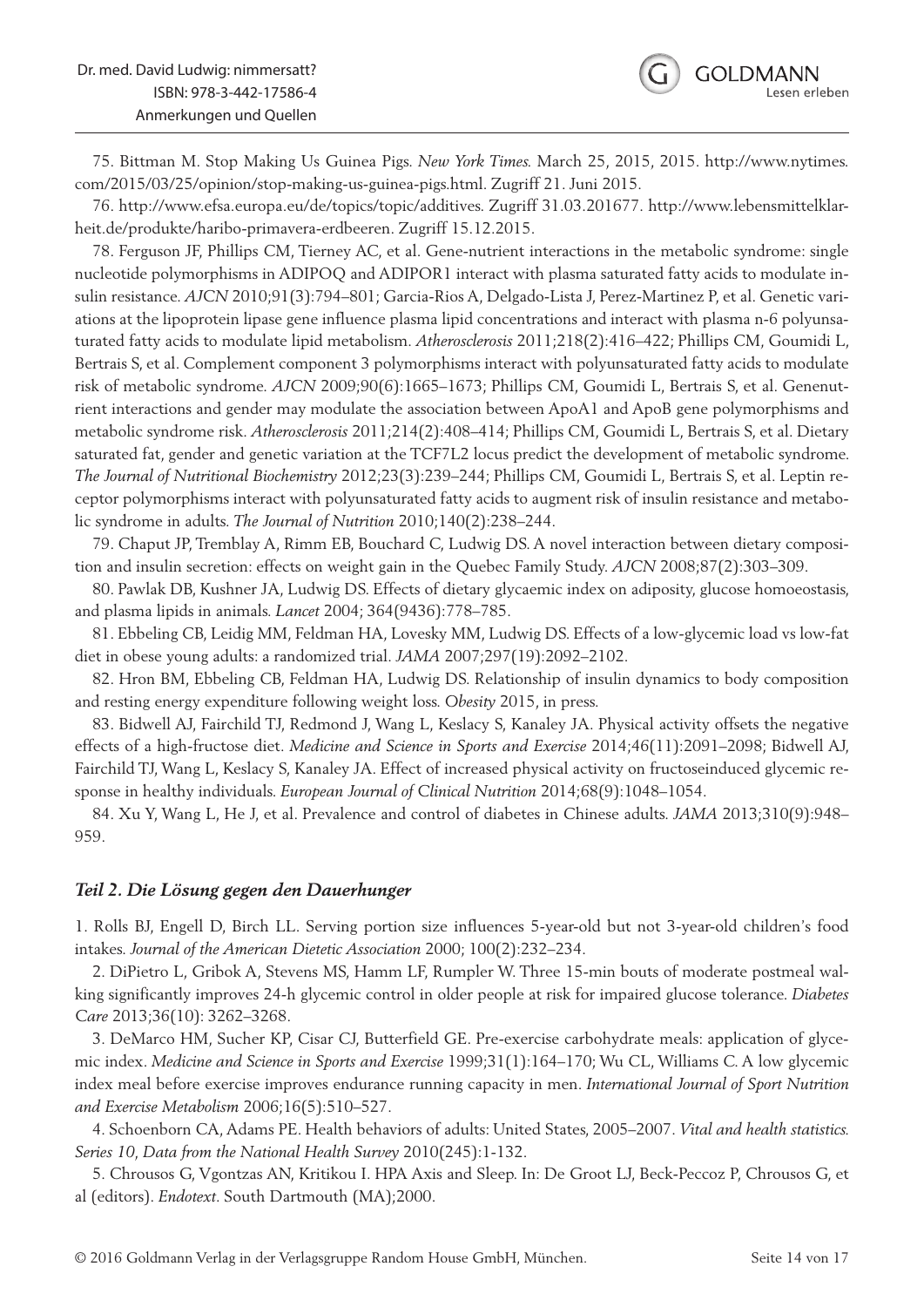

6. Beebe DW, Simon S, Summer S, Hemmer S, Strotman D, Dolan LM. Dietary intake following experimentally restricted sleep in adolescents. *Sleep* 2013;36(6):827–834; St-Onge MP, Wolfe S, Sy M, Shechter A, Hirsch J. Sleep restriction increases the neuronal response to unhealthy food in normal-weight individuals. *International Journal of Obesity* 2014;38(3):411–416.

7. Broussard JL, Ehrmann DA, Van Cauter E, Tasali E, Brady MJ. Impaired insulin signaling in human adipocytes after experimental sleep restriction: a randomized, crossover study. *Annals of Internal Medicine* 2012;157(8):549– 557.

8. Donga E, van Dijk M, van Dijk JG, et al. A single night of partial sleep deprivation induces insulin resistance in multiple metabolic pathways in healthy subjects. *Journal of Clinical Endocrinology and Metabolism*  2010;95(6):2963–2968.

9. Nedeltcheva AV, Scheer FA. Metabolic effects of sleep disruption, links to obesity and diabetes. *Current Opinion in Endocrinology, Diabetes, and Obesity* 2014;21(4):293–298.

10. Lee P, Smith S, Linderman J, et al. Temperature-acclimated brown adipose tissue modulates insulin sensitivity in humans. *Diabetes* 2014;63(11):3686–3698.

11. Bhasin MK, Dusek JA, Chang BH, et al. Relaxation response induces temporal transcriptome changes in energy metabolism, insulin secretion and inflammatory pathways. *PloS One* 2013;8(5):e62817.

#### *Kapitel 6: Phase 1 – Den Appetit besiegen*

1. Holick MF. Vitamin D deficiency. *NEJM* 2007;357(3):266–281.

#### *Epilog: Schluss mit dem Irrsinn*

1. Ludwig DS, Pollack HA. Obesity and the economy: from crisis to opportunity. *JAMA* 2009;301(5):533–535.

2. Ludwig DS, Blumenthal SJ, Willett WC. Opportunities to reduce childhood hunger and obesity: restructuring the Supplemental Nutrition Assistance Program (the Food Stamp Program). *JAMA* 2012;308(24):2567–2568; Brownell KD, Ludwig DS. The Supplemental Nutrition Assistance Program, soda, and USDA policy: who benefits? *JAMA* 2011;306(12):1370–1371.

3. Szabo L. NIH Director: Budget Cuts Put U.S. Science at Risk. *USA Today* April 23, 2014. http://www.usatoday.com/story/news/nation/2014/04/23/nih-budget-cuts/8056113/. Zugriff 22. Juni 2015; Federation of American Societies for Experimental Biology. Sustaining discovery in biological and medical sciences – a framework for discussion. Bethesa, MD; 2015. http://www.faseb.org/SustainingDiscovery/Home.aspx. Zugriff 9. August 2015; Spector R. The Competition: On the Hunt for Research Dollars. *Stanford Medicine*: Stanford School of Medicine; Fall 2012; http://sm.stanford.edu/archive/stanmed/2012fall/article2.html. Zugriff 22. Juni 2015; United States Congress, House Committee on Education Labor, Subcommittee on Elementary, Secondary, Vocational Education. *Oversight Hearings on the Impact of Federal Cutbacks on the School Lunch Program.* Ninety-seventh Congress, First Session, Anhörung in Washington, D.C., am 22. Oktober, 17. und 18. November 1981. U.S. Government Printing Office; 1982: https://books.google.com/books?id=5qMgAAAAMAAJ&hl=en; American Academy of Pediatrics. *Federal Budget Cuts Affect Children*.http://pamedicalhome.org/news-events/all-news-events-recaps/item/1435 from-the-aap-federal-budget-cuts-affect-children#.VulqmHqkt\_E. Zugriff 22. Juni 2015; Baker A. Despite Obesity Concerns, Gym Classes Are Cut. *New York Times* July 10, 2012. http://www.nytimes.com/2012/07/11/education/even-as-schools-battle-obesity-physical-education-is-sidelined.html. Zugriff 22. Juni 2015.

4. Ludwig DS. Technology, diet, and the burden of chronic disease. *JAMA* 2011;305(13):1352–1353.

5. Simon M. Can Food Companies Be Trusted to Self-Regulate – An Analysis of Corporate Lobbying and Deception to Undermine Children's Health. *Loyola of Los Angeles Law Review* 2006;39:169–236; Anderson P, Miller D. Commentary: Sweet policies. *BMJ* 2015;350:h780; Gornall J. Sugar's web of influence 4: Mars and company: sweet heroes or villains? *BMJ* 2015;350:h220; Gornall J. Sugar: spinning a web of influence. *BMJ*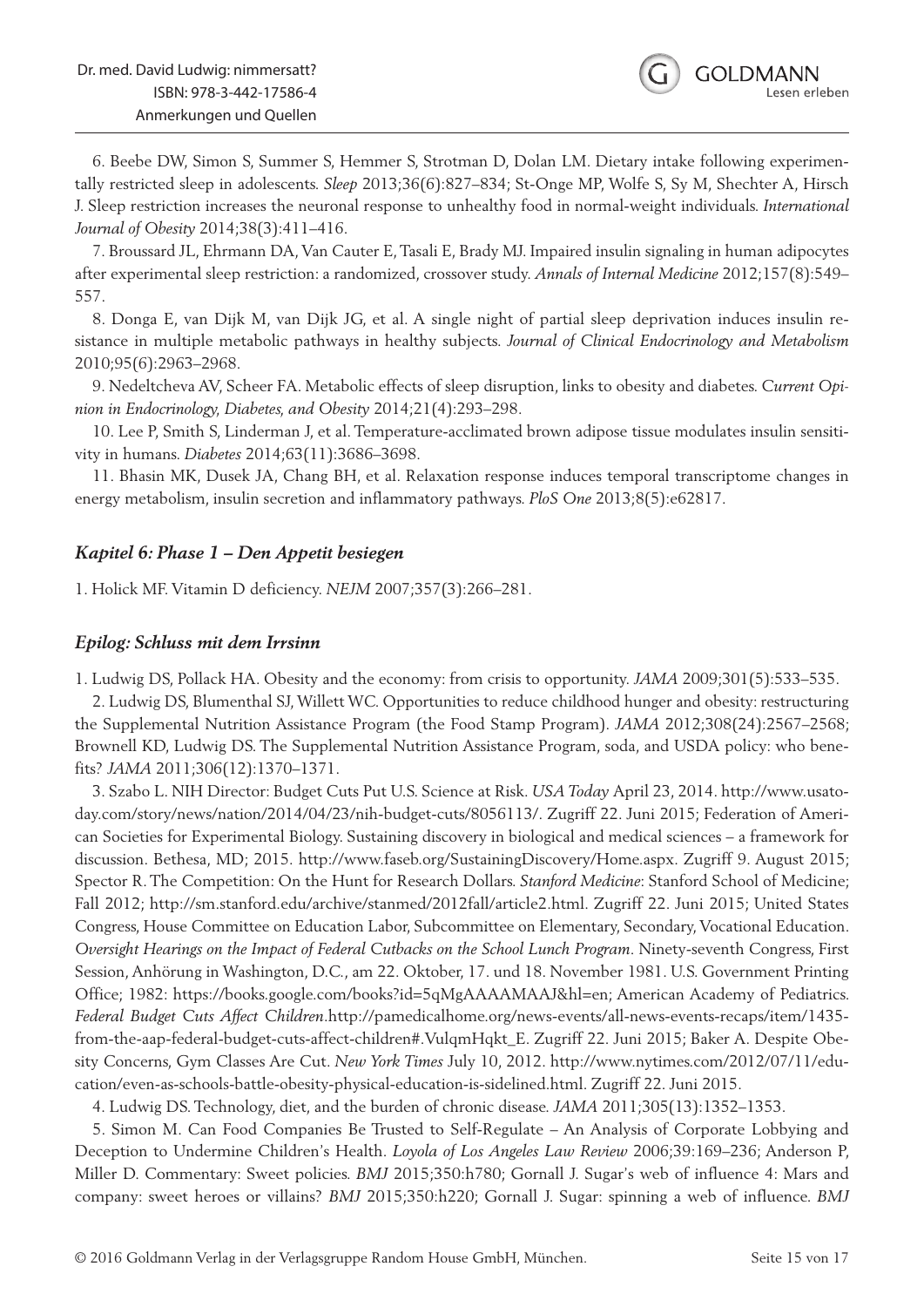

2015;350:h231; Gornall J. Sugar's web of influence 2: Biasing the science. *BMJ* 2015;350:h215; Gornall J. Sugar's web of influence 3: Why the responsibility deal is a «dead duck" for sugar reduction. *BMJ* 2015;350:h219; Kearns CE, Glantz SA, Schmidt LA. Sugar Industry Influence on the Scientific Agenda of the National Institute of Dental Research's 1971 National Caries Program: A Historical Analysis of Internal Documents. *PLoS Medicine*  2015;12(3):e1001798; Taubes G, Couzens CK. Big Sugar's Sweet Little Lies. *Mother Jones* November/December 2012: http://www.motherjones.com/environment/2012/10/sugar-industry-lies-campaign. Zugriff 22. Juni 2015.

6. Lesser LI, Ebbeling CB, Goozner M, Wypij D, Ludwig DS. Relationship between funding source and conclusion among nutrition-related scientific articles. *PLoS Medicine* 2007;4(1):e5; Bes-Rastrollo M, Schulze MB, Ruiz-Canela M, Martinez-Gonzalez MA. Financial conflicts of interest and reporting bias regarding the association between sugar-sweetened beverages and weight gain: a systematic review of systematic reviews. *PLoS Med*  2013;10(12):e1001578; Simon M. *And Now a Word From Our Sponsors. Are America's Nutrition Professionals in the Pocket of Big Food?*: EatDrinkPolitics; 2013. http://www.eatdrinkpolitics.com/2013/01/22/and-now-a-wordfrom-our-sponsors-new-report-from-eat-drink-politics/. Zugriff 22. Juni 2015; O'Connor A. Coca- Cola funds scientists who shift blame for obesity away from bad diets. *New York Times* August 9, 2015. http://well.blogs. nytimes.com/2015/08/09/coca-cola-funds-scientists-who-shift-blame-for-obesity-away-from-bad-diets/ Zugriff 10. August 2015; Neuman W. For your health, Froot Loops. *New York Times* Sept 4, 2009. http://www.nytimes. com/2009/09/05/business/05smart.html. Zugriff 22. Juni 2015; Ruiz R. Smart Choices foods: dumb as they look? *Forbes.* Sept 17, 2009. http://www.forbes.com/2009/09/17/smart-choices-labels-lifestyle-health-foods. html. Zugriff 22. Juni 2015; Strom S. A cheese 'product' gains kids' nutritional seal. *New York Times.* March 12, 2015. http://well.blogs.nytimes.com/2015/03/12/a-cheese-product-wins-kids-nutrition-seal/. Zugriff 22. Juni 2015.

7. Christeson W, Taggart AD, Messner-Zidell S. *Too Fat to Fight: Retired Military Leaders Want Junk Food Out of America's Schools.* Washington, DC: Mission: Readiness. Military Leaders for Kids; 2010.

8. Center for Responsive Politics. Food & Beverage. *OpenSecrets.org* http://www.opensecrets.org/industries/ indus.php?cycle=2014&ind=N01. Zugriff 22. Juni 2015; Nestle M. *Food Politics: How the Food Industry Influences Nutrition and Health.* 10th Anniversary Edition ed. Berkeley: University of California Press; 2013; Brownell KD, Horgen KB. *Food Fight: The Inside Story of the Food Industry, America's Obesity Crisis, and What We Can Do About It.* New York: McGraw-Hill Companies; 2004.

9. Nestle M. *Food Politics: How the Food Industry Influences Nutrition and Health.* 10th Anniversary Edition ed. Berkeley: University of California Press; 2013; Brownell KD, Horgen KB. *Food Fight: The Inside Story of the Food Industry, America's Obesity Crisis, and What We Can Do About It.* New York: McGraw-Hill Companies; 2004; Wilson D, Roberts J. Special Report: How Washington Went Soft on Childhood Obesity. *Reuters.* April 27, 2012. http:// www.reuters.com/article/us-usa-foodlobby-idUSBRE83Q0ED20120427. Zugriff 22. Juni 2015; Nestle M. Congress again micromanages nutrition standards. *Food Politics WebLog* December 11, 2014; http://www.foodpolitics. com/?s=Congress+again+micromanages+nutrition. Zugriff 22. Juni 2015; Confessore N. How School Lunch Became the Latest Political Battleground. *New York Times.* October 7, 2014. http://www.nytimes.com/2014/10/12/ magazine/how-school-lunch-became-the-latest-political-battleground.html?\_r=1. Zugriff 22. Juni 2015; Union of Concerned Scientists. *Eight Ways Monsanto Fails at Sustainable Agriculture.* Cambridge, MA http://www.ucsusa.org/food\_and\_agriculture/our-failing-food-system/genetic-engineering/eight-ways-monsanto-fails.html#. VulsI3qkt\_E. Zugriff 22. Juni 2015; Freudenberg N. *Lethal But Legal: Corporations, Consumption, and Protecting Public Health.* Oxford: Oxford University Press; 2014; Simon M. *Appetite for Profit: How the Food Industry Undermines Our Health and How to Fight Back.* New York: Nation Books; 2006.

10. Simon M. Can Food Companies Be Trusted to Self-Regulate – An Analysis of Corporate Lobbying and Deception to Undermine Children's Health. *Loyola of Los Angeles Law Review* 2006;39:169–236.

11. Nestle M. *Food Politics: How the Food Industry Influences Nutrition and Health.* 10th Anniversary Edition ed. Berkeley: University of California Press; 2013.

12. Committee on Capitalizing on Social Science and Behavioral Research to Improve the Public's Health,